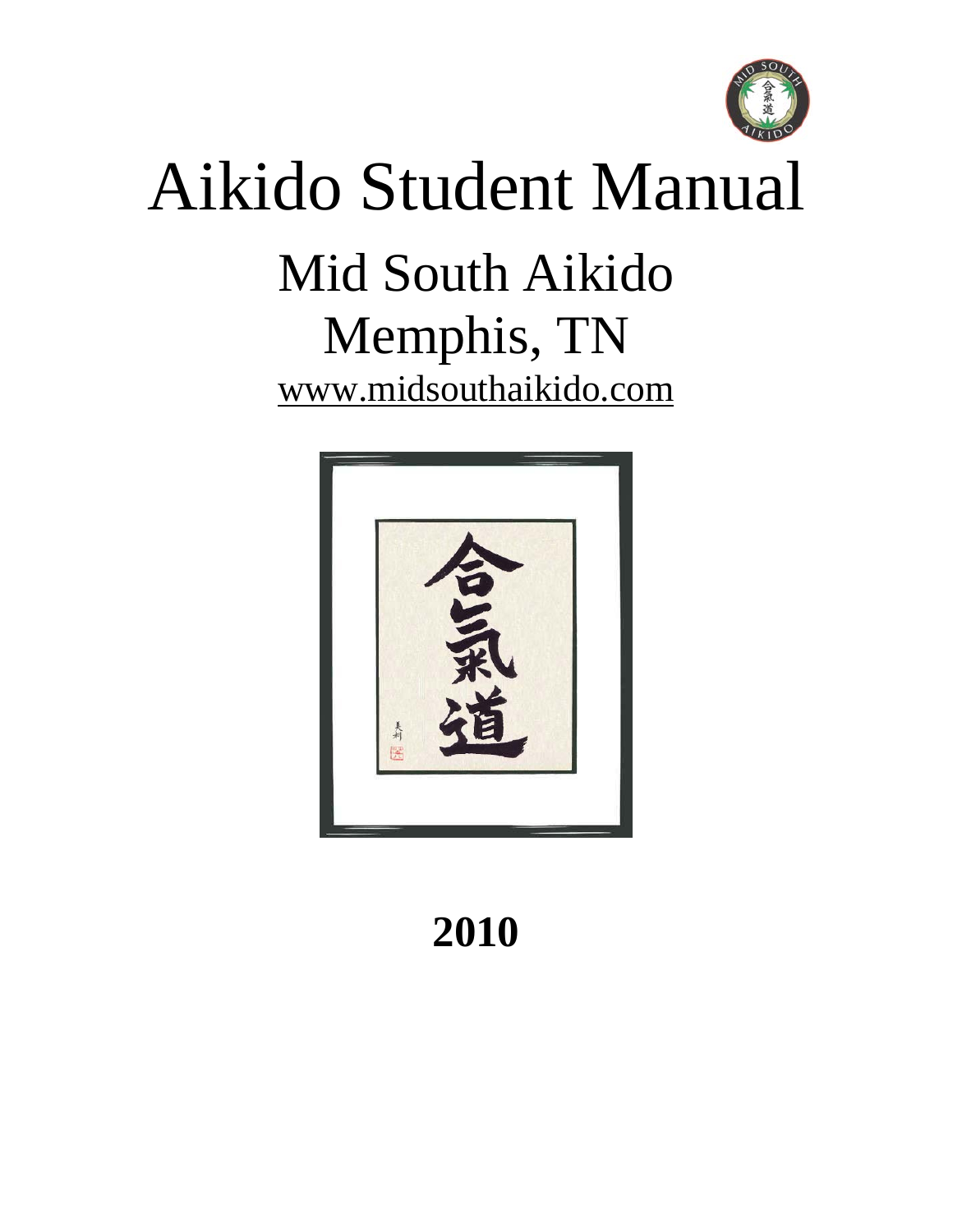

*DEDICATION* This manual is dedicated to the Founder of Aikido, Morihei Ueshiba O-Sensei (1883-1969)



#### **INTRODUCTION**

This Student Manual is designed to give both beginning and advanced students a deeper understanding of our Aikido training. Students come to Aikido for many different reasons, and each of you must be able to clearly state what Aikido is for you. While the manual cannot give you that sort of personal understanding, it will serve as a basic introduction to the history, principles and frame work of our training. Merely reading this manual will not give an understanding of Aikido; only sincere training will do this. Without training there is no Aikido, and without training this manual is only empty words.

Emphasis in the manual is not on technical explanation. It does, however, explain clearly the types of training that an Association student undertakes, and the reasons for them. Etiquette is also explained; the dojo is often a perplexing place for the new student, and we believe this will make the sometimes, confusing ritual of the dojo easier for the beginner. Finally, it is our sincere hope that the Aikido student will find in this manual source of knowledge, encouragement and inspiration that will allow him or her to enter more deeply into Aikido training.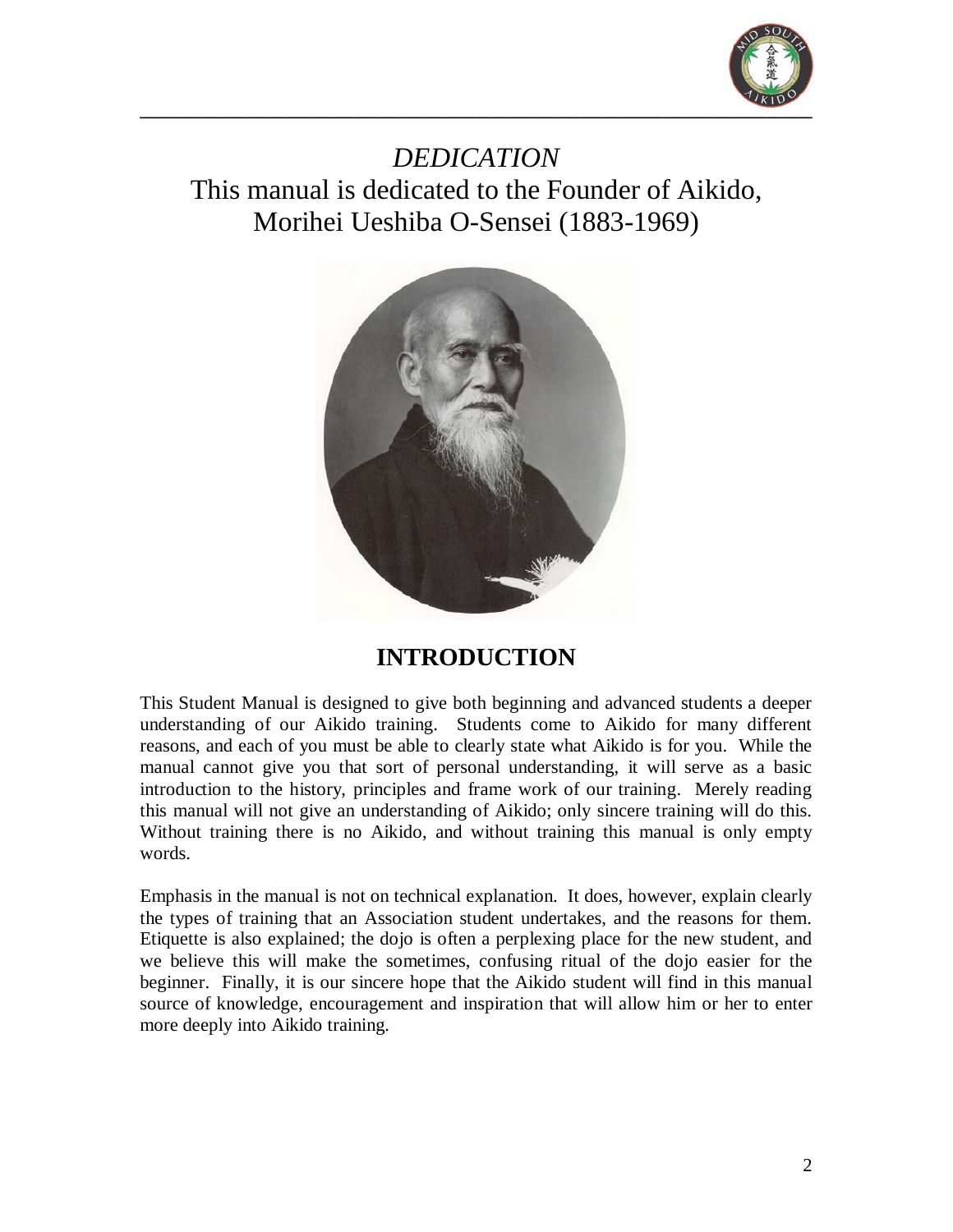

#### **Welcome**

Welcome to the study of Aikido. As an *Aikidoka*, an Aikido trainee, you have entered into a training that can offer many benefits for you and your life: self-defense skills, physical fitness, improved health of mind and body, confidence, and more. We would like to stress to you from the beginning that Aikido will be for you what you make it. Do not enter Aikido training with the attitude that you are to be "given" knowledge simply by showing up for practice or paying your dues. You must take knowledge. Learn actively. Watch, listen, and "steal" from your teacher and your senior students everything that you can. Be intense and hungry.

As a beginner, a great deal of knowledge will be thrown at you very rapidly in the coming months. We encourage you to cultivate what is called "beginner's mind": an attitude of openness, attentiveness and sincerity. This will make your initial months of training the most beneficial. This is the time, after all, to lay the foundations of your training. Advanced students, also, should not forget this attitude. Every day is a new day, and a new opportunity to learn.



#### **What is Aikido?**

The Japanese martial art of Aikido is a comprehensive system of throwing, joint-locking, striking and pinning techniques, coupled with training in traditional Japanese weapons such as the sword, staff and knife. Founded by Morihei Ueshiba early in the twentieth century following his own extensive study of various armed and unarmed martial systems, Aikido represents a potent distillation of centuries of Japanese knowledge. It is one of the most widely practiced *Budo*, martial ways, in the world.

However, Ueshiba (commonly called O-Sensei, or

"venerable teacher") was determined that his Aikido be practiced as more than simply methods of fighting. The Japanese martial arts, influenced by the internal and meditative disciplines inherited from India and China, have often carried with them an emphasis on the development of internal as well as physical integrity. Wielding the life-taking sword with compassion and insight, the ideal warrior uprightness, courage and loyalty, gladly sacrificing life (but never honor) in the name of principle and duty. Steeped in these traditions, O-Sensei conceived of Aikido as not only a means of vanquishing a foe, but as a means of promoting the positive character of the ideal warrior and ultimately of transcending dualistic conflict. For O-Sensei, Aikido was a path of self-development. He believed that it could be a means for anyone, of any nation, to follow the same path. Aikido is shugyo: an intense physical and spiritual training to perfect human character and develop true wisdom.

More than any technique, it is this spirit of shugyo which defines true Aikido training. While technical mastery is essential, without these philosophical principles Aikido would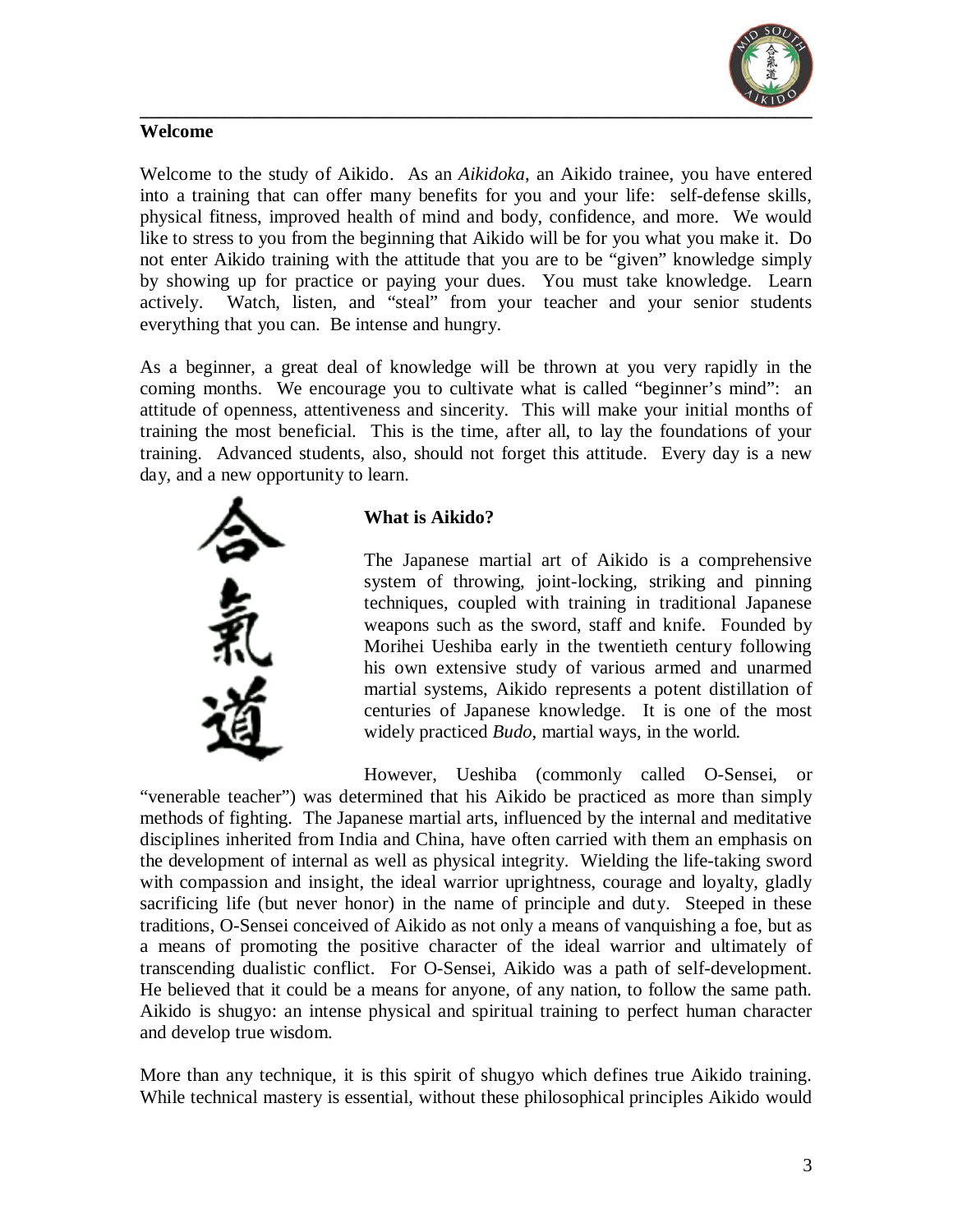

be nothing more than exercises and throws. As you train, keep these concepts in your mind. Eventually they must fall away as concepts, and become a part of you.

As a beginner, strive to practice the principles of Aikido – intense energy, relaxation, mental focus and calm – in everything you do. You will find that Aikido training is not confined to the dojo, but becomes the very act of living. This is what is meant by "Aikido in daily life".

#### **AWA – The Aikido World Alliance**

Chief Instructor – Andrew M. Sato, Rokudan Aikikai, a full time Aikido instructor and the former Chief Instructor for the Aikido Association of America & Aikido Association International and Tenshinkan dojo, headquarter dojo for the AAA. Andrew Sato began his Aikido training in 1977 under Toyoda Shihan, first as a member of the Ki Aikido Society, then as member of the AAA & AAI. During his tenure as Chief Instructor for the AAA & AAI he traveled extensively throughout Europe and the USA passing on the methodology teachings of Toyoda Shihan's Aikido. In 2005, his relationship with the AAA/AAI was terminated. To further develop his own understanding of Aikido and to support others who have asked him to continue teaching, Sato Sensei  $\&$  a group of dedicated dojo have organized to start the AWA.

#### **Your Place in the AWA**

As an AWA member, you are part of an international community of Aikido practitioners. You are also considered a student of Sato Sensei, as well as a student of your own sensei. We encourage you to attend seminars and other opportunities to receive instruction directly from Sato Sensei and other instructors. This will serve to broaden your training, and make you a more integral part of our community. You are the Association; without sincere Aikido students like yourself, we have no reason to exist. Along with the AWA sanctioned seminars that will take place at your dojo or in your area, the following are major events you should be aware of.

- Kangeiko: intensive winter training seminar, held each year in Chicago
- Yudanshakai: Held each year. Alliance policy requires all instructors to attend this seminar at least every other year, in order to maintain a valid instructor certification. You are eligible to attend an instructor's seminar when you have attained the rank of first kyu.
- Spring Camp: Held every year
- Shochugeiko: Intensive 7 day training camp, held each year in Chicago
- Regional Aikido Seminars: Held throughout the year at various locations

Finally, please remember that as an Aikido student your actions reflect directly on your dojo, your Sensei, Sato Sensei, the AWA, and the art of Aikido as a whole. Take pride in your art and your organization, and strive to uphold the high moral and ethical standards of the martial arts at all times.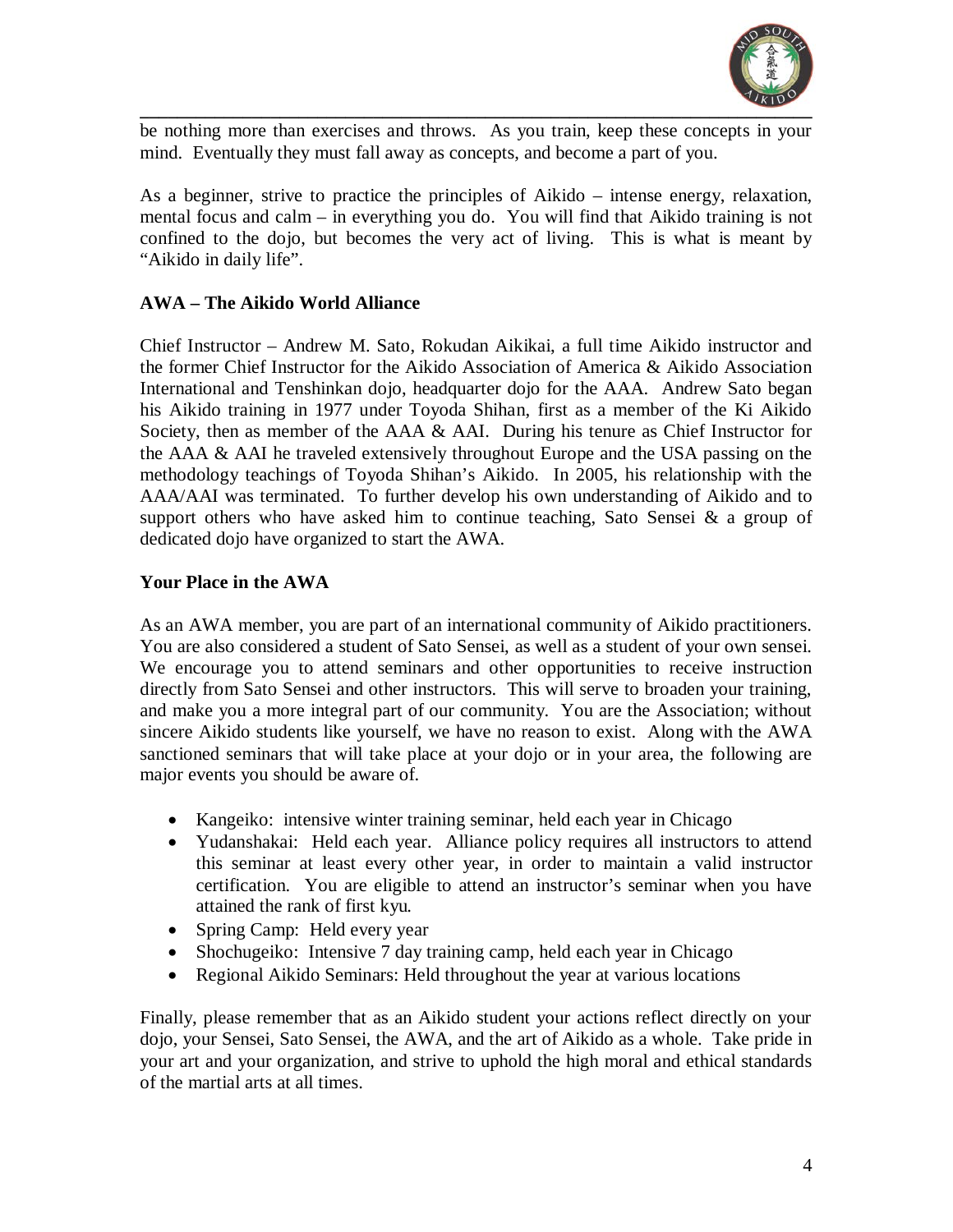

#### **Your Dojo**

Mid South Aikido was founded in 2010 by Aaron Dale Sensei, Scott Fisher Sensei, Gifford Pace Sensei, and Erin Campbell Sensei. While each has had many instructors throughout training, all were trained under Gary Chase Sensei of Memphis Aiki-Kai in Memphis, TN.

#### **Sensei – The Teacher**

Your *sensei*, your teacher, is someone with whom you have entered into a relationship of mutual trust. You trust your sensei to teach you the art of Aikido to the best of his or her ability. In turn, your sensei trusts you to practice safely and diligently, to learn wholeheartedly, and to conduct yourself in a manner that reflects favorable on Aikido.

"Sensei" literally means "one who is born before". This does not refer to age; your sensei may in fact be younger than you. "Born before" means that your sensei entered the path of Aikido training before you, and has already passed where you are going. Your sensei is a guide. You do not owe blind allegiance to him or her, but you do owe respect, patience and commitment. Your sensei is someone who with his or her own body, possibly at the risk of life and limb, has learned this art and committed to sharing it with others. Your sensei is your connection to the lineage of teachers stretching back to O-Sensei and beyond. Treasure that connection as the valuable thing it is.

When your sensei talks, listen completely. Watch intently. Not everything in Aikido training will be explained verbally to you; it is an unskilled teacher who feels the need to explain every detail of the instruction with words alone. Be patient, and train diligently. As your training progresses, you will gain the satisfaction of discovering for yourself aspects of our art. Once gained, that knowledge is yours. This is the transmission of knowledge is *isshin den shin*, from mind to mind.

#### **Etiquette Toward the Sensei**

Etiquette is not simply a dead tradition or custom: it is a living method of training in itself. Observe it mindfully. Following are rules of etiquette to be observed toward your instructor:

- 1. Address your instructor as "Sensei" at all times.
- 2. Bow to your instructor in greeting and when leaving or ending a conversation. When your instructor calls your name, answer "Yes" or "Hai" quickly and attentively.
- 3. When your instructor talks, listen and look at him or her directly. When you speak to your instructor speak directly and plainly.
- 4. When walking with your instructor, offer to help carry bags or other things he or she may be carrying. Japanese tradition calls for the student to walk slightly behind and to the left of the instructor (this back left corner was the hardest place for a swordsman to defend quickly if attacked, and so the student would walk here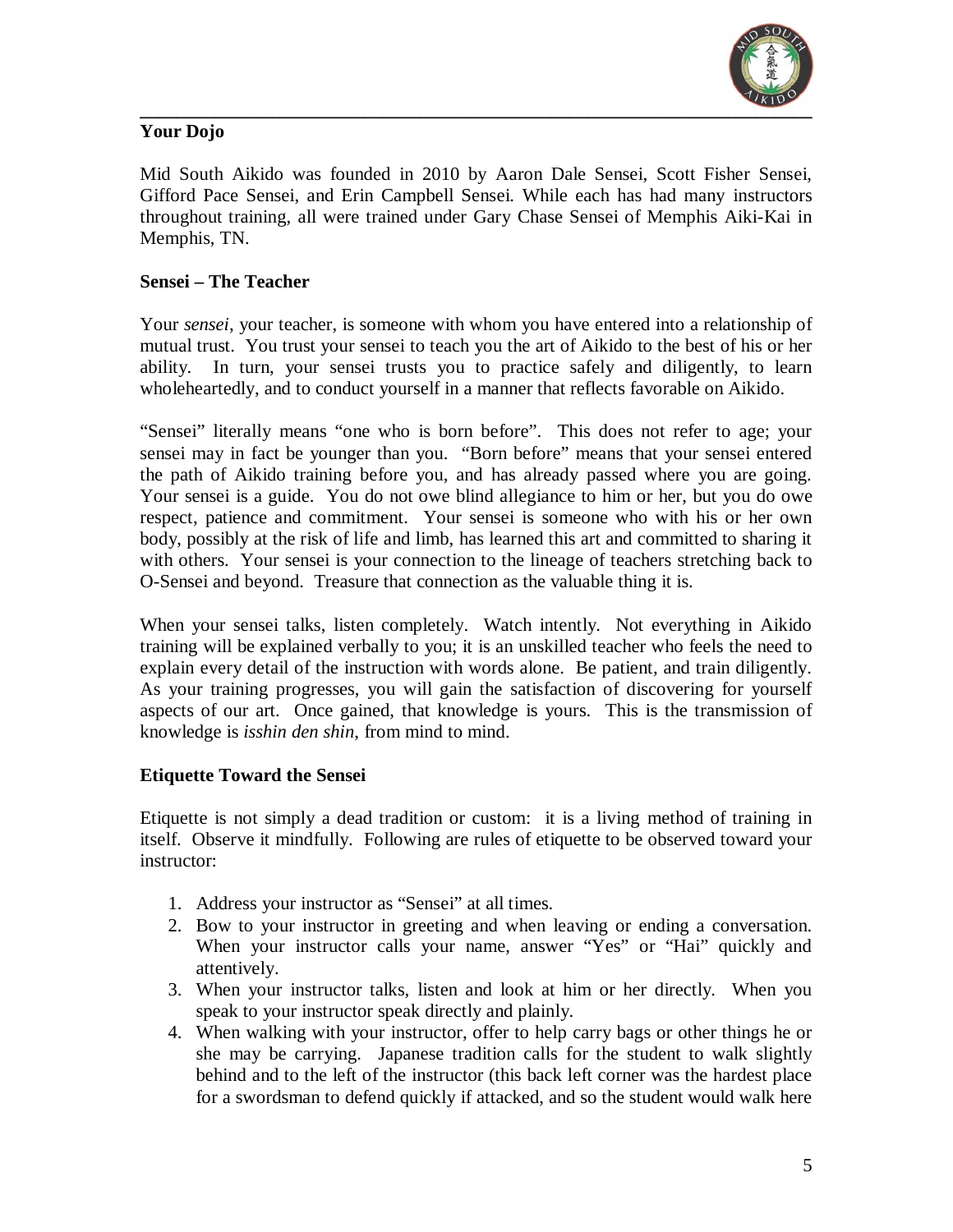

to protect his teacher). While your instructor may not require you to observe this old custom, it is an excellent way to develop your awareness of proper ma-ai (distance), and to show respect. In any case, be alert at all times when in the company of your instructor,. It is your responsibility to help and protect in any way possible.

5. Observe common rules of politeness and consideration towards your sensei, as you would toward any respected person.

#### **The Dojo – A place of training**

The word "dojo" can be translated as "place of the Way" or "place of enlightenment". It is obvious from this that something more than a mere gymnasium or training hall is denoted by the word "dojo".

The Japanese martial arts dojo as we know it developed around the time that the Bushi (warrior class) first came into contact with Zen instructors and practice. The Bushi found in Zen Buddhism a philosophy suited to their day-to-day trials, and a training useful for developing the discipline of mind and body that warriors have always valued. Zen teachers also used martial analogies and references in their teachings for the pragmaticminded Bushi. The soldier and the monk required the same qualities: fearlessness, lack of attachment of externals and to self, energetic striving, and the commitment to follow a course of action to its end. Both sought a state of mind free of all restraints, flowing without hindrance; both submitted themselves to severe training. As Zen became more widely accepted and finally patronized by the ruling authorities, its influence on the martial arts grew. In time, the martial arts came to be seen not only as fighting methods, but as methods to cultivate the self.

This tradition is reflected in the tenets of Japanese Budo (the martial ways). Aikido is Budo, and as such it has inherited this tradition. All of us as Aikido trainees strive to not only learn the techniques of self-defense, but also to forge ourselves into better persons. Even without a strong emphasis on Zen, the modern dojo is universally recognized as a place fore the perfection of human character through the strict discipline of mind-body training. For this we are indebted to the Bushi and to the teachings of Zen.

A favorite saying of O-Sensei's was "Masakatsu agatsu" – true victory is self-victory. The dojo is the special place where we train for this victory over self.

#### **Inside the Dojo**

A typical dojo will have several features you should be aware of. In particular, certain areas of the dojo have meanings that you should know. The following diagram and definitions will be helpful:

- 1. Kamiza (Shomen)
- 2. Shimoza
- 3. Joseki
- 4. Shimoseki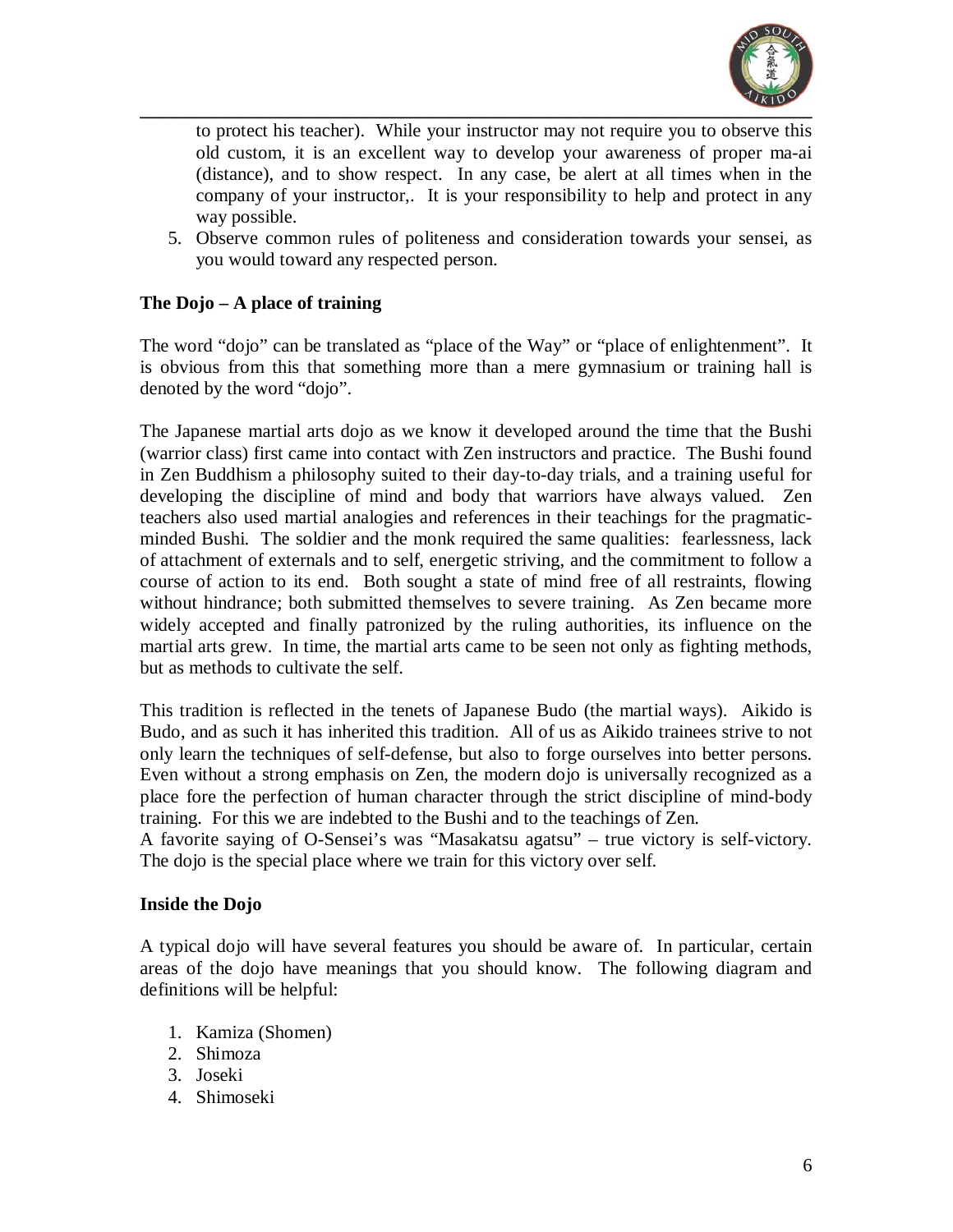

5. Tatami (mats)

- 1. **Kamiza**: Literally "god-seat", the kamiza is the "front" of the dojo, and the direction towards which you will sit and bow at the beginning and end of class. The kamiza in an Aikido dojo will usually have a hanging calligraphic scroll and a photograph of Ueshiba O'Sensei. It may also have a small shrine or kamidana ("god-shelf") in the Shinto tradition, floral arrangements, or other objects depending on the orientation of the dojo. The kamiza may also be called the "shomen" – the head or center.
- 2. **Shimoza**: The shimoza is the "low" wall, opposite the kamiza
- 3. **Josek**i: The joseki is the "high" seat, the right hand side of the dojo as you face the kamiza. When students are lined up formally, they will sit in order of rank or seniority, with higher-ranked students on the Joseki side.
- 4. **Shimoseki**: The "low" seat, the shimoseki is the left hand side of the dojo as you face the kamiza. Lower ranked students and beginners will be seated on this side.
- 5. **Tatami**: Tatami technically are woven straw mats, the traditional floor coverings in Japanese dojo as well as homes. Modern dojo usually use some form of foam mats, which are easier to maintain and last longer.

Other things you will find in your dojo, of course, are office space, changing rooms and lavatories. Take the time to familiarize yourself with your dojo and is features.

#### **Dojo Responsibilities**

As a member of your dojo, you enjoy certain privileges. You also bear certain responsibilities in common with your fellow students:

Dues: It is wrong to think of the dojo as some sort of health club where you pay for your instruction and expect to get as much as you can. You do not pay for your instruction at a dojo: the teachings you will receive, which your sensei has learned with great effort and exertion over many years, are beyond any price. Your dojo fees simply insure that the facility itself can continue to exist viably. Pay your dues on time, without being asked. Do not put your instructor in the uncomfortable position of having to ask you for money. You do not hesitate to pay a doctor or other professional who provides services to you: treat your sensei with the same consideration. Late or negligent payment is a sign of disrespect not only to your teacher, but to the dojo and your fellow students.

Cleaning: As a member of the dojo, you will be called upon to assist in the cleaning and maintenance of the facility. This is not an attempt by your instructor to take advantage of your labor. It is on one hand a purely practical need, and on the other hand it is as much a part of your training as practicing actual Aikido technique. Get involved with the dojo. Put your hands and hard work into every inch of it – then you will truly feel a part of it. It is very nice to talk about high concepts like "victory over the self", but if the toilets are always dirty it is plain that our words are empty.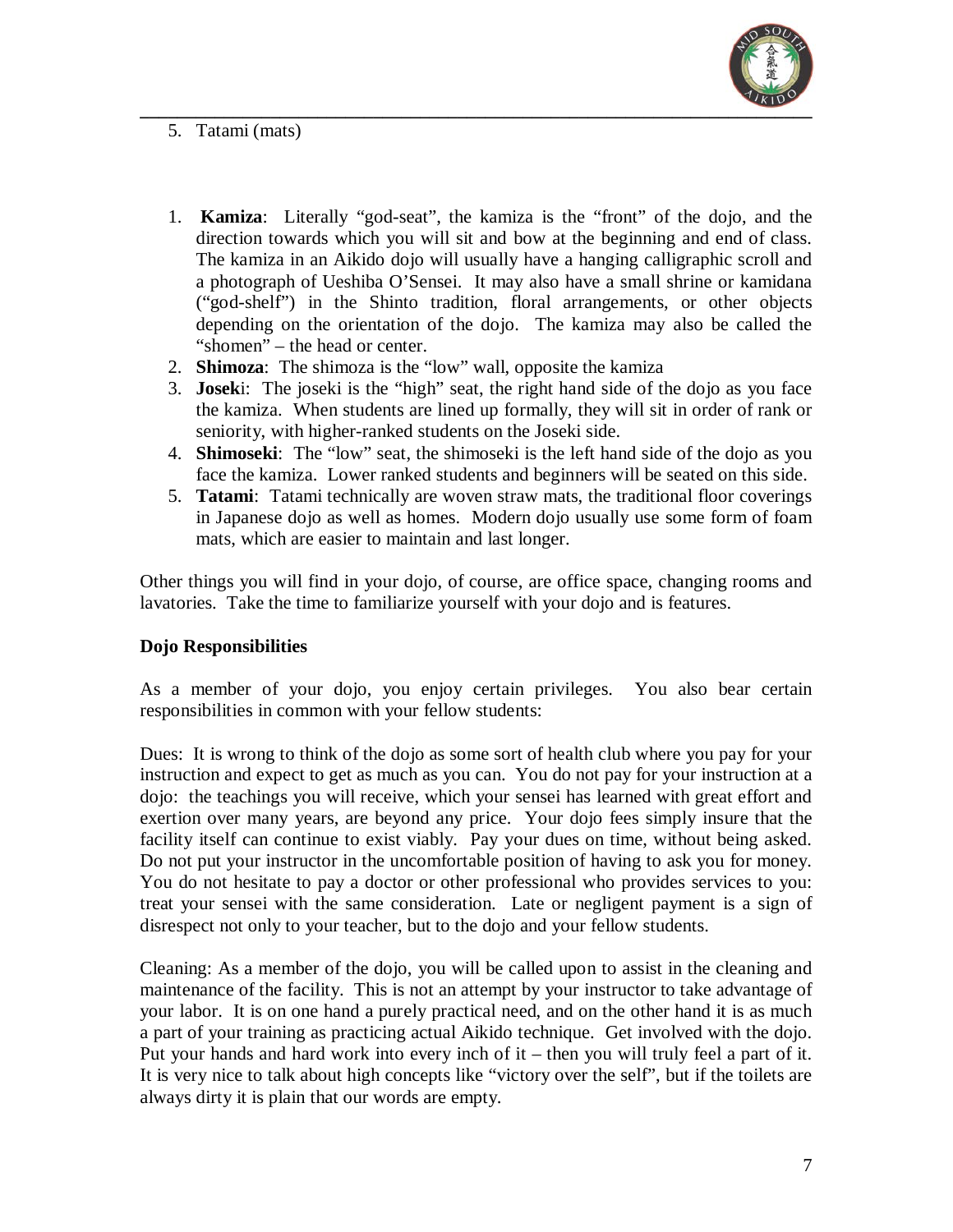

#### **Etiquette in the Dojo**

- 1. Respect the dojo, its instructors, and your fellow students: they make your training possible.
- 2. When entering the dojo, remove your shoes and leave them neatly on the shoe rack.
- 3. If a class is in session, move and talk quietly so as not to disturb it.
- 4. Bow when entering and leaving the training area.
- 5. Volunteer your services to keep the dojo clean. If you see something that needs cleaning, simply do it. If you cannot, tell someone who can.
- 6. Do not eat, drink or chew gum within the dojo.
- 7. Do not wait to be asked to pay your dues on time.
- 8. Always remain aware of fire safety and security. Be conscious of who enters and leaves the dojo, and for what purpose.
- 9. Strive to maintain a serious yet cordial atmosphere in the dojo.

#### **Aikidoka – Students of the Way**

As an Aikido student, you are extremely fortunate. Of all the persons in this world, you are one of the few to whom the qualities necessary to training – a healthy body and mind, financial resources, the time and opportunity, an instructor and facility - have come. We should reflect on how rare it is in this world for human beings to be able to undertake such a training of self-development, and we should express our gratitude through singleminded and intense training.

Your fellow students are your companions in training. Without them, you could not train. You will spend a great deal of time getting to know their bodies in practice. Take time to also know thier personalities. Take an interest in your fellow students, and work together with them to understand and develop Aikido.

#### **The Dojo Hierarchy**

As an Aikido student, you occupy a certain place in the dojo hierarchy. At the top of this structure, of course, is your sensei. Beneath him or her are students of various levels. Those students that are your seniors are your *sempai*. Those beneath you are your *kohai*. The sempai-kohai system is pervasive in Japanese culture. Its intention is not to establish some sort of superiority; rather, an awareness of place allows each student to fully fulfill the roles expected of him or her.

Treat your sempai with respect, and support their efforts to help your sensei. Learn from them, for they also have been where you are headed. Each of them has learned from your sensei according to individual capability, and each may have unique knowledge or variations that others have missed.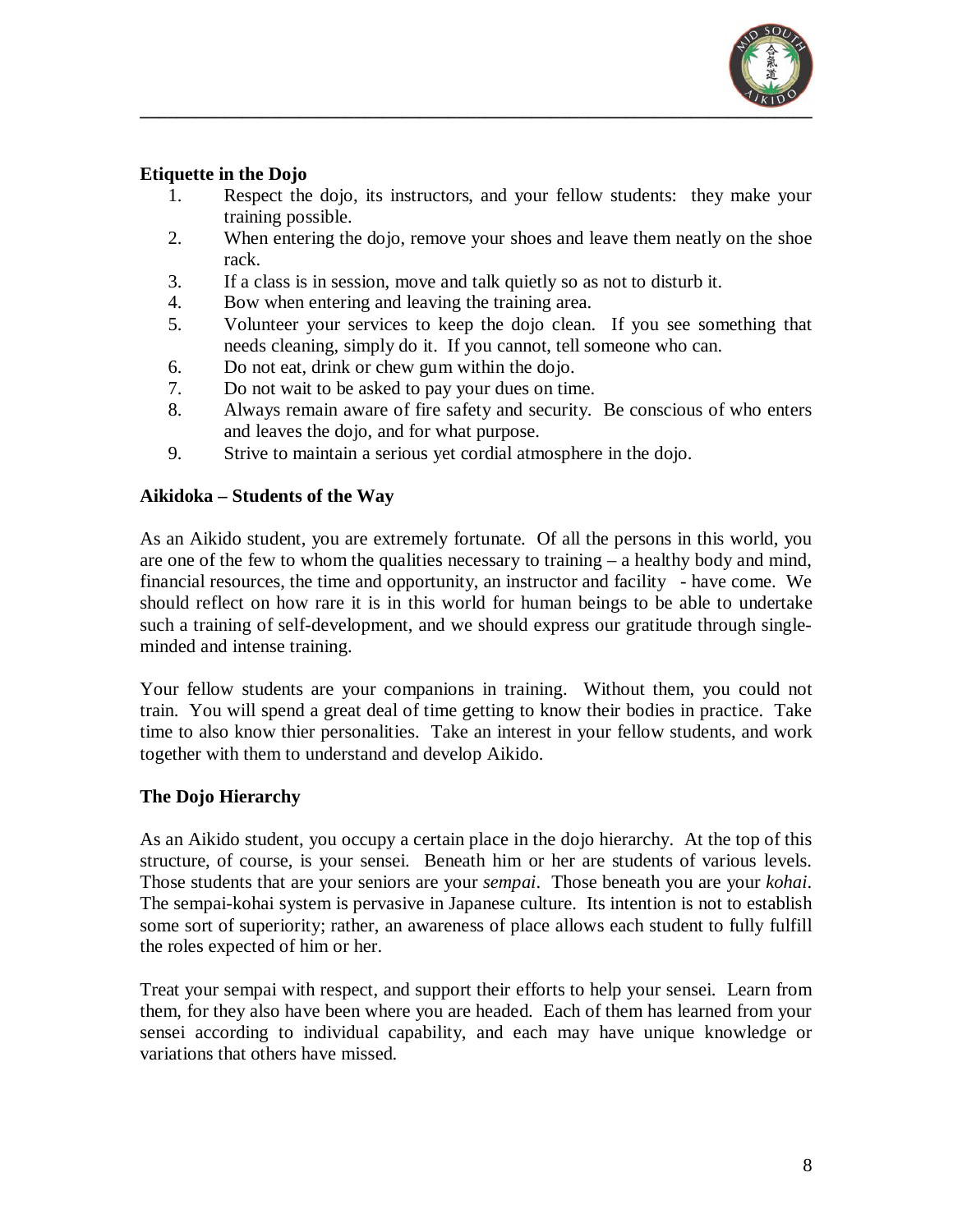

Treat your kohai with encouragement and support. They are under your care. They depend on you to learn, and they look up to you, often blindly. Be careful to be worthy of the respect they give you, and do everything in your power to help them in their training. Above all, do not be overbearing, and be wary of their praise: remember *your* place and cultivate humility.

#### **Practicing with Others**

The practice of Aikido necessarily involves others. While there are many exercises and practice methods that you may perform by yourself, the core of your training will involve practice in the defense against actual attacks from other students.

It must never be forgotten that the techniques of Aikido can be extremely injurious or lethal if applied incorrectly in practice. It is your responsibility to practice safely. This means never practicing a technique you have not been directly taught by your instructor. It also means practicing new techniques slowly, in a cooperative manner with your partner. Be aware that different people have different body types, styles of movement, and capabilities. Applying a joint technique to a small person in the same manner as to a large one is incorrect, and will needlessly injure. Develop your sensitivity to others, and give them only the amount of force and power that they are able to take safely at their level. You will be grateful for the same treatment. In this manner, both of you will safely grow in power and skill.

#### **Etiquette Towards Other Students**

- 1. Treat others as you wish to be treated.
- 2. Be the first to offer to assist your fellow students in any way during training.
- 3. Consider it an honor to train with your fellow students and to take ukemi for them.
- 4. Take it upon yourself to know each student, and to offer encouragement when needed.
- 5. Help beginners to become familiar with the dojo.
- 6. Practice always with sensitivity toward your partner's capabilities and limitations, as well as your own.

#### **The Training – Daily Practice as Path**

The practice of Aikido is nothing special, and nothing mysterious. The "Way" of Aikido is nothing more than dedicated daily practice. Do not think that anything else will give you knowledge of Aikido. Train day to day, patiently and consistently, and you will see a natural result.

#### **Attitude of Training**

It has been said that O-Sensei exhorted his students to "train joyfully". This is excellent advice. At all times you should extend a very positive and bright attitude in training. At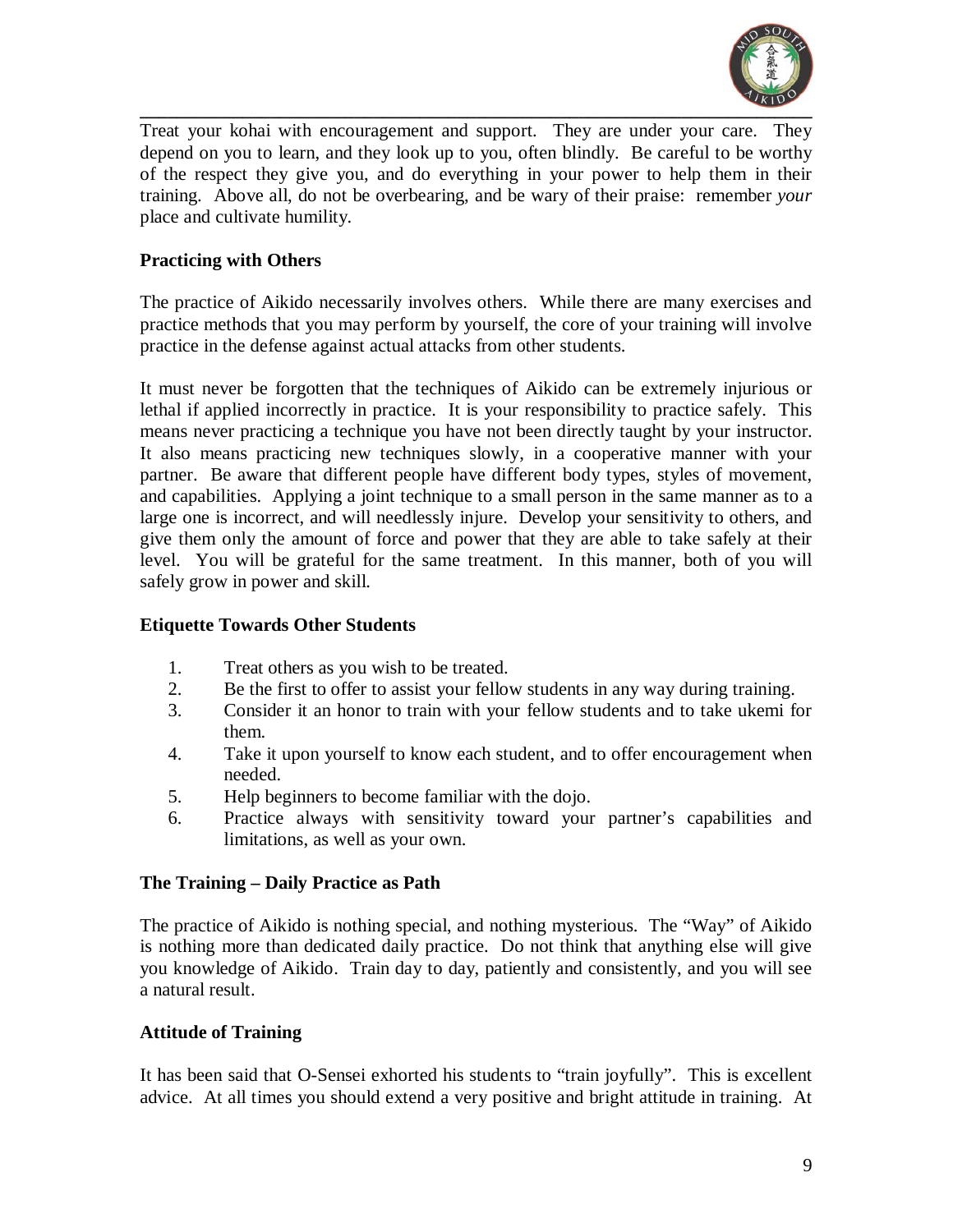

the same time, however, you must maintain a core of deadly seriousness. Aikido is Budo – a martial way. As such it deals with extremes of violence and with the forging of better human beings. Aikido is not a way to magically avoid conflict through some mysterious process of "harmony". The spirit of Aikido is to face conflict squarely. Only then can we hope to transcend it.

When you train, remember always the potential for injury that lies within your movements. Be conscious of your openings and gaps in your awareness, and those of your partner. Walk and move with purpose, ready at any time to respond to whatever arises in your daily life and on the mats. Understand deeply that in this life we may die at any moment, and train with this awareness.

In Japan there is an expression: *shinken shobu*. Shinken shobu literally means a fight with live steel swords. It implies a true, serious situation. Your attitude in training must be "shinken shobu". When your partner attacks you with a wooden knife in practice, you must believe it is a real knife. When you attack your partner in practice, attack truly. In this manner, you both will receive real benefit from the training.

#### **Posture and Stance – Sitting and standing**

As you train, you will notice the relaxed, upright shisei (posture) and kamae (stance) of your seniors. Strive to cultivate awareness of your own posture and that of those around you. The following are four ways of standing and sitting which you will use most often in Aikido training:

- 1. **Seiza**: Seiza is the familiar Japanese manner of sitting with the legs folded under and the buttocks resting on the heels. The seiza position lends itself to the proper alignment of the spine and the development of proper breathing. It is in some sense the foundation of technique. When you sit seiza, be sure to extend through the top of your head; the result of this is that your chin should naturally move in, rather than jut forward over your chest. Spread your vision out, and be aware of your surroundings. Be careful also not to slouch, or to overarch the back. You may wish to roll the pelvis slightly forward to achieve this. Your sensei can correct your posture and give you further advice. It is common for beginners to feel discomfort in this position; be patient, and sit seiza a few minutes each day. You will rapidly become used to it, and may even come to prefer it to a chair.
- 2. **Agura no Shisei**: Sitting cross-legged. Rather than tucking one foot under the other, the so-called "tailor" position, agura is a position with the right-foot lying on the floor in front of the left. Those with little flexibility may find it difficult to bring the knees down to the ground, or to keep the back straight. Again, daily stretching and practice will help.
- 3. **Shizentai**: Usually translated as "natural stance", shizentai is simply standing with feet shoulder width. Settle yourself in your abdomen with proper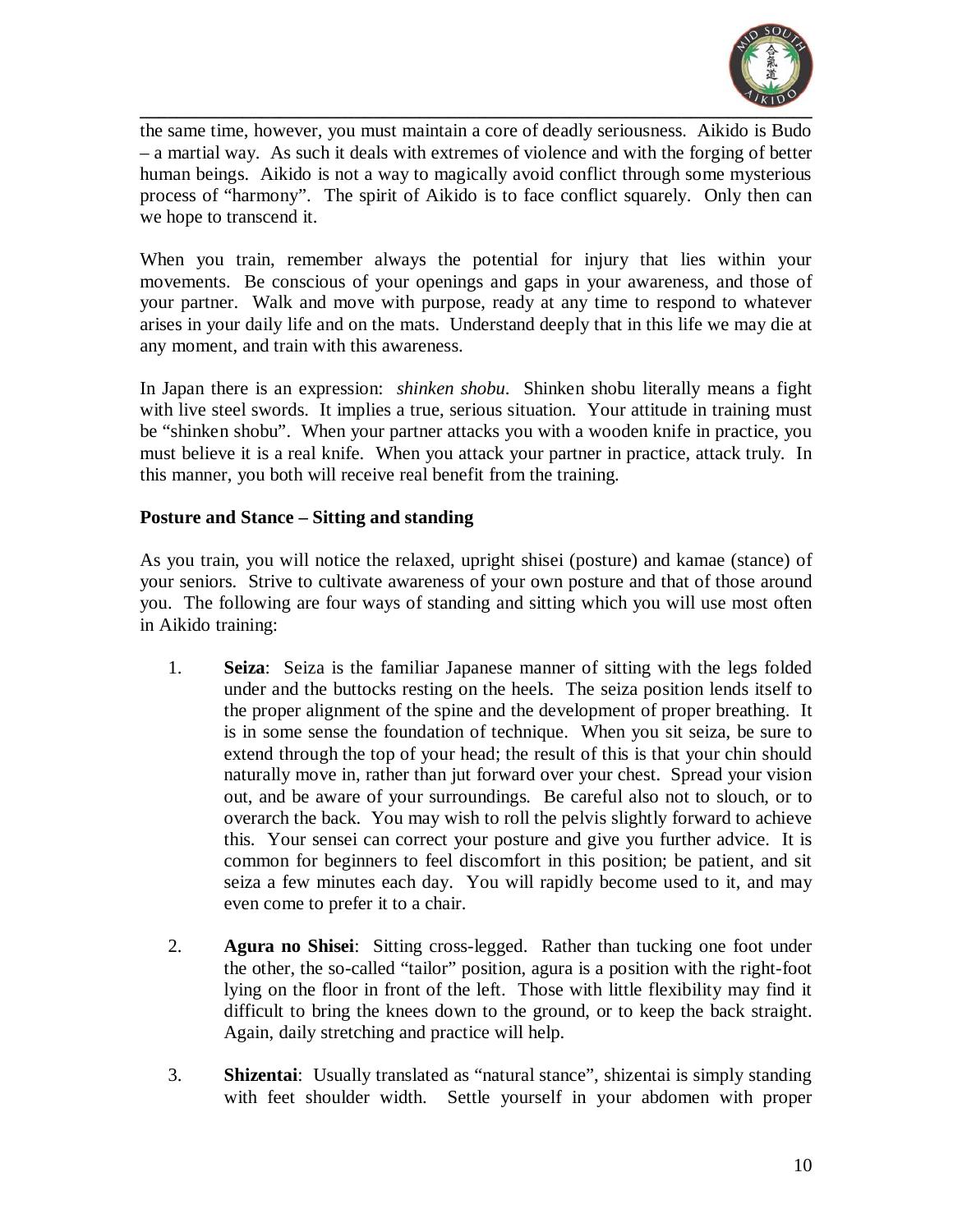

breathing, and allow all tension to leave your upper body. Maintain a dynamic tension in your legs, ready to move at any instant. Again, align your spine and extend upwards through your head. Spread out your vision; do not hang your head downward.

4. **Hanmi no Kamae**: Hanmi is the "half-body" stance used in defense. Be sure that your front and rear feet are aligned properly as your sensei directs, and that your forward knee is slightly bent. Set your hips forward, and fiercely extend your awareness and determination in all directions.

Remember always that your posture reflects your state of mind. A slouched posture indicates a scattered, dull or fatigued mind; a tense posture indicates nervousness or hyperactivity. You will find that the cultivation of correct posture will actually change the state of your mind as well. Again, consult with your sensei for actual instruction on correct posture and its ramifications for technique.

#### **Elements of Training**

The following are some elements of practice that you will encounter in your dojo. Your sensei will impart instruction in the actual technical details of these elements.

**Warm-ups and Stretching**: For maximum benefit, warm-up individually before the beginning of class, and stretch again afterwards to develop flexibility. Warm-up exercises are to be done dynamically but relaxed, breathing deeply. A longer period of warming up may be required in cold or damp weather.

**Ukem***i*: Ukemi (literally "catch your body") is the art of safely receiving the force of techniques applied to you; this includes various rolling and falling techniques. Ukemi is often neglected by beginners, who find it difficult and who prefer to practice the techniques of self-defense. It must be remembered that without good ukemi skills, Aikido dies. Without the ability to safely practice which ukemi gives us, we cannot train. Ukemi is self-defense; it is the ability to survive any technique. Devote your energy to mastering good ukemi. It is invariably found that the student who is a skilled uke (person receiving the technique and falling) also has the skill to become a skilled nage (thrower) – by feeling the dynamics of a technique applied to you, you will learn to apply that technique to others more effectively. Ukemi training will include the following:

| Koho Tento Undo             | Simple rolling exercise, to sitting, kneeling and standing    |
|-----------------------------|---------------------------------------------------------------|
|                             | Ushiro Ukemi/breakfall Falling backward and slapping the mat. |
| Mae Ukemi/breakfall         | Falling forward and slapping the mat                          |
| Yoko Ukemi                  | Side fall                                                     |
| <b>Mae Ukemi/rolling</b>    | Simple forward roll                                           |
| <b>Ushiro Ukemi/rolling</b> | Simple backwards roll                                         |
| Mae Ukemi/side fall         | Rolling or flipping forward to land in the side fall position |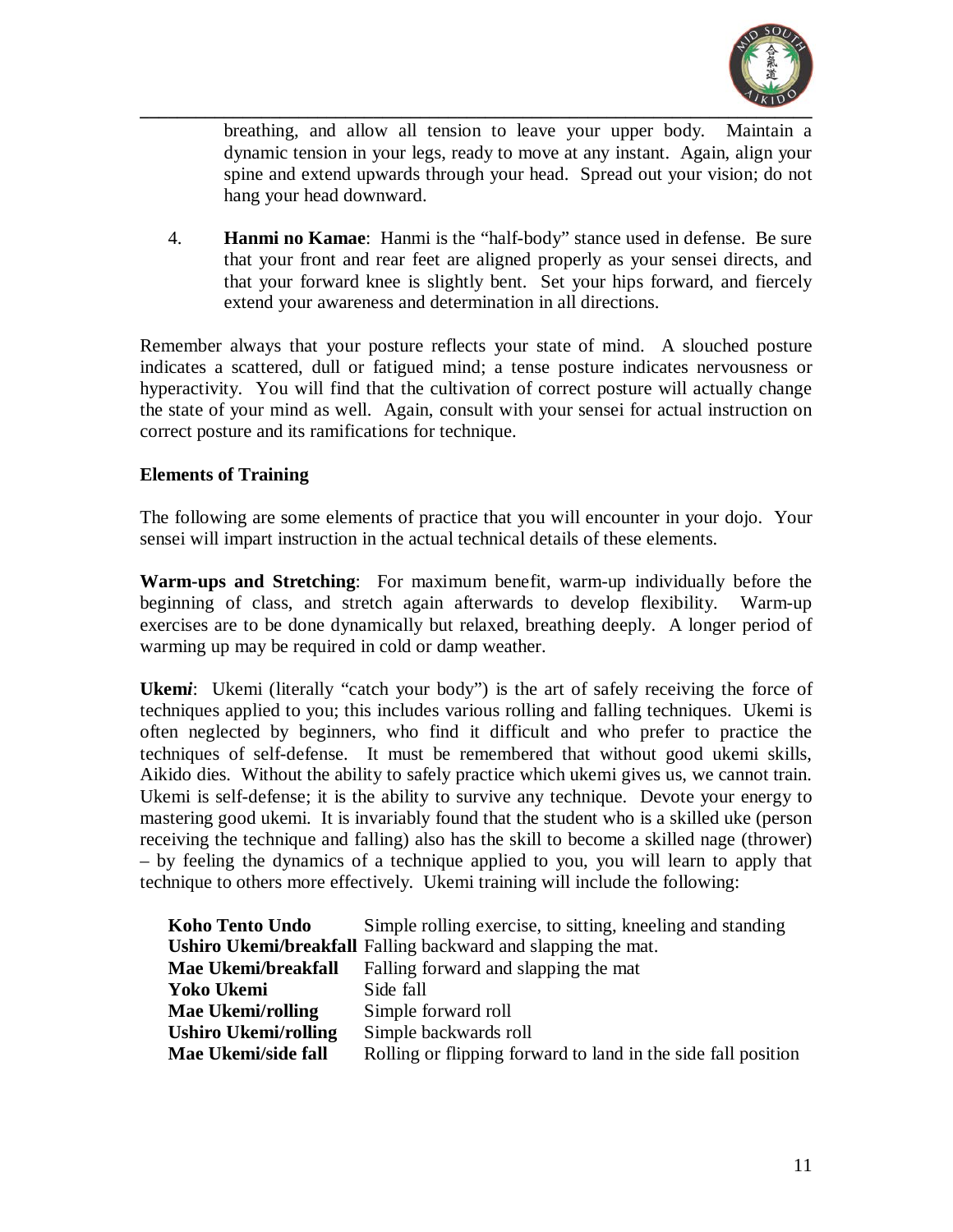

Variations on the above will include specific ukemi exercises and applications for specific techniques.

**Wrist-stretching Exercises**: These four exercises are customarily practiced at the beginning of class. Learn them well, for they are more than simple stretches. The manner in which you hold and apply pressure to your own wrists is the same way in which you will apply pressure to others in response to an attack. Also, the various wrist movements have an application to tesabaki – hand techniques – used in defense. Practice these exercises constantly, and you will develop strong, supple joints.

**Aikitaiso**: These "Aiki exercises" are designed to teach proper body alignment and use. Their usefulness, if practiced correctly, cannot be overestimated. Aikitaiso should be practiced dynamically and crisply.

You should be able to recognize the application of these movements in various techniques. Aikitaiso exercises will include:

| Funakogi undo         | Udefuri undo                                                    |  |
|-----------------------|-----------------------------------------------------------------|--|
| Shomenuchi Ikkyo undo | Udefuri Choyaku undo                                            |  |
| Zengo undo            | Ushirotori undo                                                 |  |
| Happo undo            | Ushiro Tekubitori (zenshin and kotai – forward and<br>backward) |  |
| Tekubikosa undo       | Tenkan undo (direct entry, also with step)                      |  |
| Sayu undo             |                                                                 |  |
| Sayu Choyaku undo     |                                                                 |  |

**Tai sabaki Ho**: These body movement exercises are at the foundation of your technical training. Practiced correctly, they will give you the ability to move freely and naturally in any direction when attacked. Techniques cannot be applied if taisabaki is insufficient or timed incorrectly. When practicing taisabaki, maintain your complete concentration on your opponent at all times, during and in between movements. Allow no gaps in your awareness or openings in your posture. Move immediately to control your opponent's centerline, matching his or her timing. Tai sabaki ho will include both Tai sabaki Toshu, or empty-handed exercises, and Tai sabaki with Bokken, or sword exercises. You should immediately see the relation between these two when practicing. You will learn the following forms of Tai sabaki:

| Tai sabaki Toshu:       |                                      |
|-------------------------|--------------------------------------|
| Against munetsuki:      | Four distinct movements with atemi   |
| Against shomenuchi:     | Four distinct movements with atemi   |
| Against yokomenuchi:    | Three distinct movements with atemi. |
| Tai sabaki with Bokken: |                                      |
| Against munetski:       | Four distinct movements with cuts.   |
| Against shomenuchi:     | Four distinct movements with cuts.   |
| Against yokomenuchi:    | Three distinct movements with cuts.  |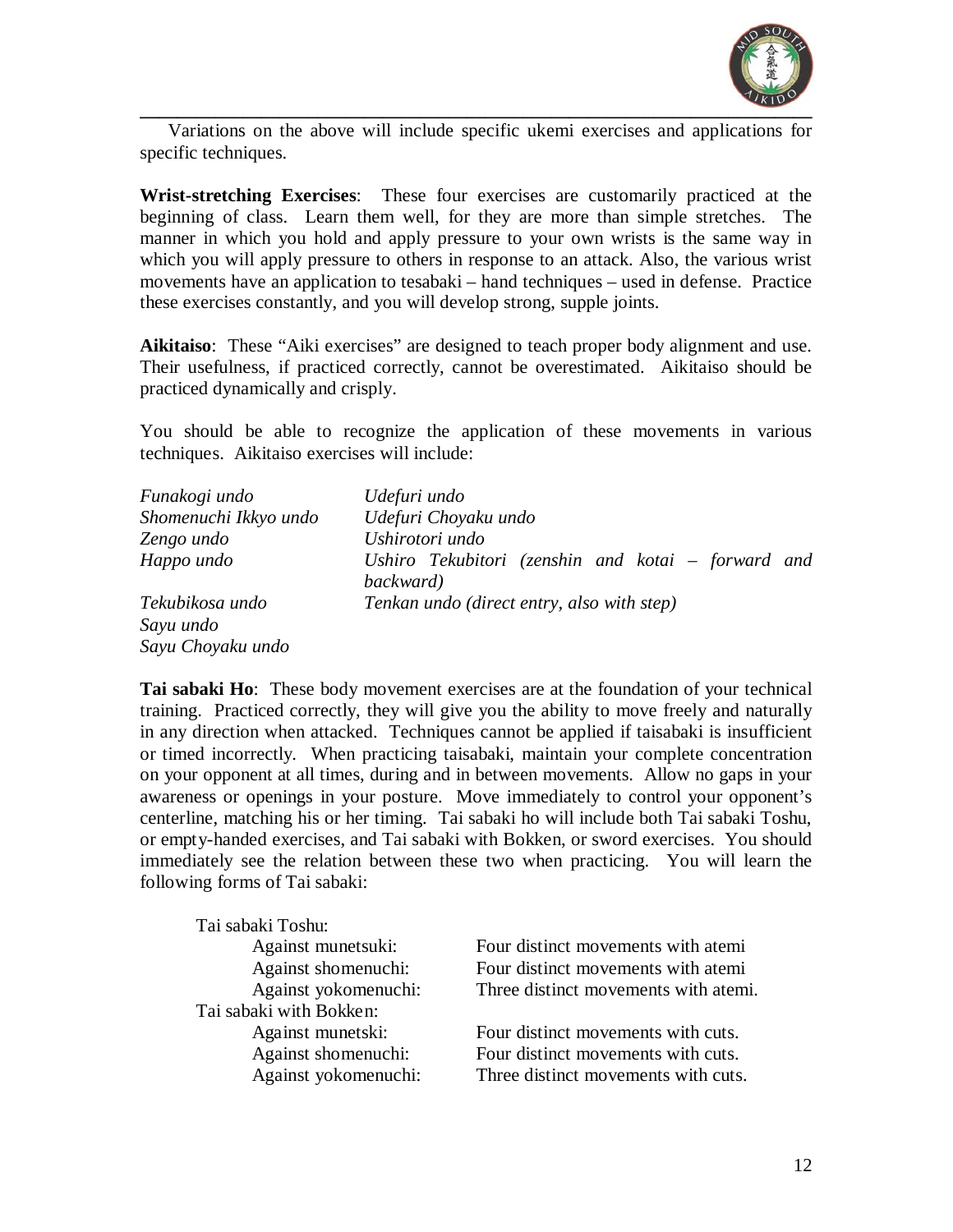

**Waza**: Waza are formal Aikido techniques. It must be remembered that all waza are pre-arranged forms; they are the vehicles through which Aikido is transmitted from teacher to student. It is up to the student, however, to give life to these forms, and ultimately to transcend them. They are no rigid and dogmatic – they are guidelines that will bring the student after extensive training to his or her own Aikido. No two students are exactly alike, and so everyone will naturally develop an aikido that suits them. O-Sensei is reported to have said, "Aikido has no techniques". One meaning of this is that the student must not destroy Aikido by limiting it to this or that form; rather, the student should seek always to grasp the internal principles of Aikido, and to manifest them moment to moment. Through form, grasp the ultimate principle beyond form or formlessness: this can be said to be the goal of the martial artist.

Your study of Aikido waza will include:

| Kihon-waza:   | Fundamental or basic techniques                            |
|---------------|------------------------------------------------------------|
| $O$ yo-waza:  | Applied or advanced techniques                             |
| Nage-waza     | Throwing techniques                                        |
| Katame-waza   | Pinning techniques                                         |
| Kansetsu-waza | Joint locking techniques                                   |
| Atemi-waza    | Techniques of striking vulnerable points.                  |
| Ushiro-waza:  | Defense against attacks from the rear.                     |
| Kaeshi-waza:  | Methods of countering an opponent's technique.             |
| Henka-waza:   | Methods of freely switching from one technique to another, |
|               | different technique.                                       |
| Renzoku-waza: | Methods of switching from a technique to another variation |
|               | of the same technique.                                     |
| Buki-waza:    | Weapons techniques (dealt with separately below)           |

Which can be further classified according to circumstance as:

| Tachi-waza:          | Standing technique                                        |  |  |
|----------------------|-----------------------------------------------------------|--|--|
| Suwari-waza:         | Seated technique                                          |  |  |
| Hanmi-hantachi-waza: | Seated technique, defending against standing<br>attackers |  |  |
| $J$ iyu-waza:        | Freestyle technique.                                      |  |  |

The following are major Aikido techniques you will learn, with approximate English translations:

| Ikkyo: | <b>First Teaching</b> | Koshinage:   | Hip throw    |
|--------|-----------------------|--------------|--------------|
| Nikyo: | Second Teaching       | Kaiten nage: | Rotary throw |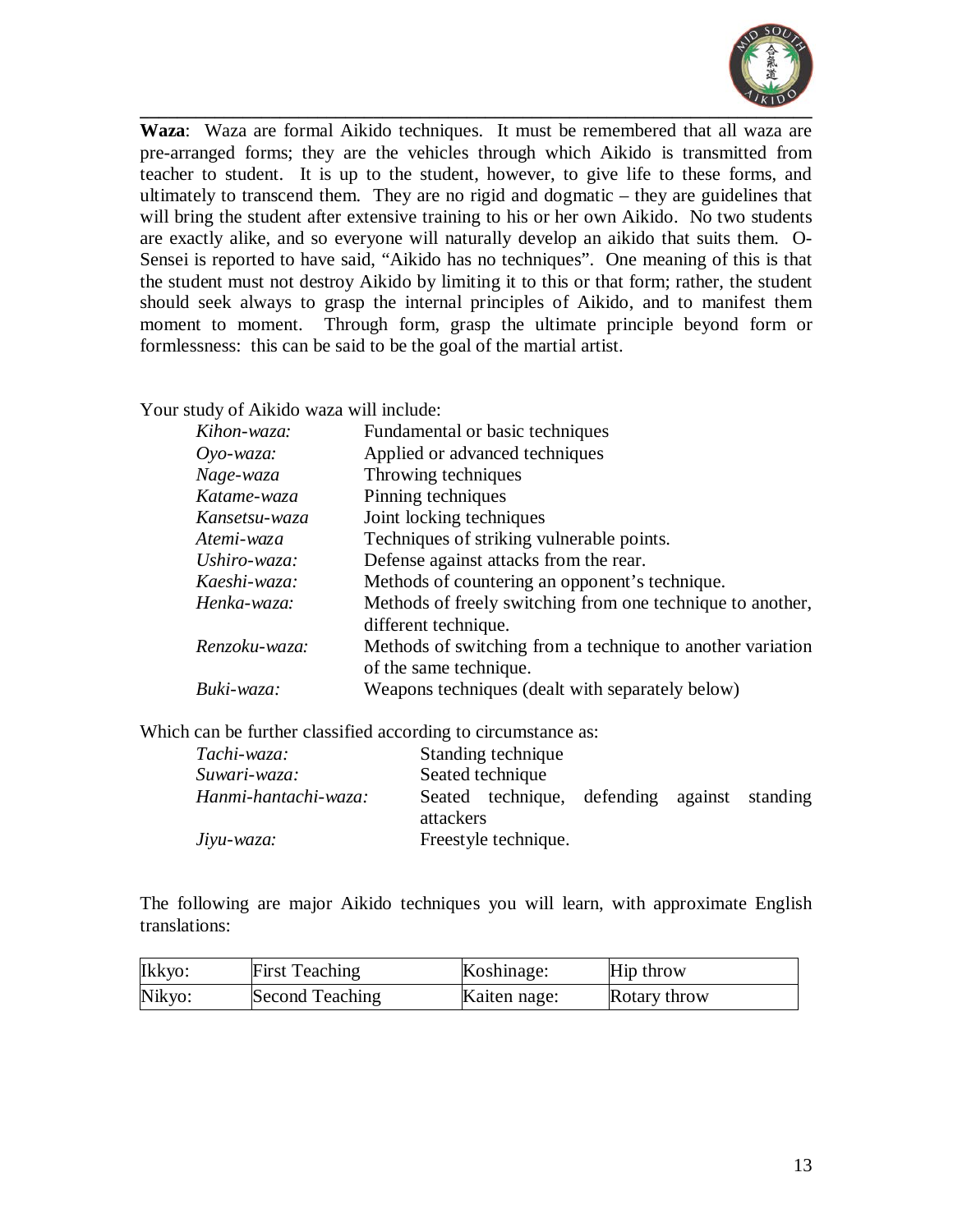

|             |                                    |                         | $\sim$ $-$                                                                                                                  |
|-------------|------------------------------------|-------------------------|-----------------------------------------------------------------------------------------------------------------------------|
| Sankyo:     | Third Teaching                     | Jiujinage:              | Crossed<br>elbows<br>(literally, "# 10" throw,<br>the<br>Japanese<br>since<br>character for 10 is the<br>shape of a cross). |
| Yonkyo:     | <b>Fourth Teaching</b>             | Kubinage:               | Neck throw                                                                                                                  |
| Gokyo:      | <b>Fifth Teaching</b>              | Udegarami:              | Entwining arm                                                                                                               |
| Iriminage:  | Entering throw                     | Sudori:                 | Disappearing                                                                                                                |
| Shihonage:  | Four-direction throw               | Sumi otoshi:            | Corner drop                                                                                                                 |
| Kokyunage:  | Timing<br>throw<br>"breath throw") | (literally Aiki otoshi: | Aiki drop                                                                                                                   |
| Kotegaeshi: | Wrist turning                      | Ganseki otoshi:         | Boulder drop                                                                                                                |

Ikkyo, Nikyo, Sankyo, Yonkyo, Gokyo, Kotegaeshi, Shihonage and others also have specific pinning techniques associated with them. Most techniques have pinning or throwing variations.

#### **Note: Omote / Ura – Irimi/Tenkan**

Many, but not all, Aikido techniques have variations that you will be required to know. The words Omote, Ura, Irimi, and Tenkan are used to designate these variations. Omote means "front", and Ura means "back"; thus, these two terms are primarily spatial designations. Irimi means "to enter", and Tenkan means "spinning change" or "to turn"; thus, these two terms designate body movement. While these two pairs of terms are sometimes nearly interchangeable, AWA usage is to refer to pinning technique (katamewaza) as omote and ura, and throwing techniques (nage-waza) as irimi and tenkan.

#### **Note: A Word on Aikido Technique Nomenclature**

The full names of applied Aikido techniques, as you can see on your Minimum Promotion Test Requirements sheet, are composed of two parts. The first half of the name will generally indicate the attack, for example katatekosadori, cross-hand grab. The second half of the name will be the actual technique of defense used against this attack, for example kotegaeshi. The full name of the applied technique would thus be Katatekosadori Kotegaeshi: Cross-hand grab wrist turning technique, which in this case happens to be a throw followed by a pin. Certain techniques will also have added to their name certain specifications, such as omote and ura, or indications of the context of their application, such as suwari-waza. While beginners will find this Japanese terminology confusing at first, it generally takes little time to become accustomed to it.

Aikido nomenclature is an attempt to apply terminology to something that cannot always be compartmentalized and labeled. O-Sensei himself never formally established one proper way of naming our techniques. Various teachers may therefore have their own versions of nomenclature. It must be stressed that a thorough familiarity with technique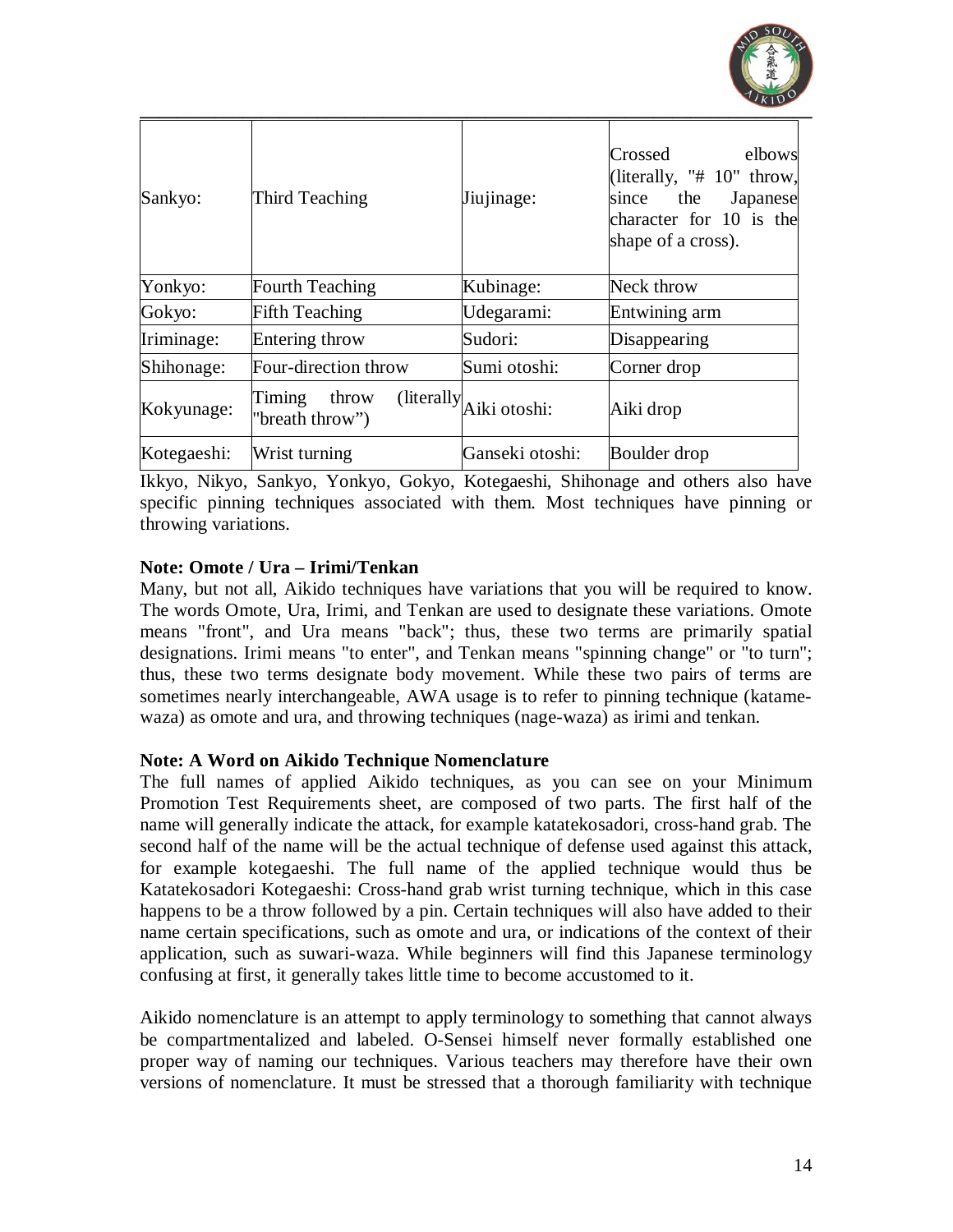

and its principles is our goal, and that names are simply a convenient and not always precise way of describing what we do.

**Kogeki:** Closely related to atemi, methods of striking in the performance of technique, are kogeki: methods of attacking. When you train with your partners you must have the ability and the skill to attack fully - otherwise, your partner will never gain the ability to defend against true attacks. Training methods of kogeki will involve the practice of strikes and kicks, as well as methods of grabbing and choking from the front and rear. Following is a list of the most commonly practiced attacks. Please note that these attacks may refer to both empty-hand and weapons applications, and that combination attacks are also practiced. Some attacks also have gyaku, or reverse, variations. Again, these are only guidelines; no list can show all possible attacks. The student must eventually be prepared for any attack, from any direction.

#### **Strikes**

| Munetsuki:   | Punch or thrust to the torso.                    |
|--------------|--------------------------------------------------|
| Ganmenuchi:  | Punch or thrust to the face.                     |
| Shomenuchi:  | Downward strike to the head.                     |
| Yokomenuchi: | Hooking strike to the side of the head (temple). |
| Maegeri:     | Front kick.                                      |
| Yokogeri:    | Side kick.                                       |
| Mawashigeri: | "Roundhouse" kick.                               |
|              |                                                  |

#### **Grabbing/choking**

| Katatetori:                  | Same-side wrist grab.                                       |
|------------------------------|-------------------------------------------------------------|
| Katatekosatori:              | Cross-hand wrist grab.                                      |
| Katateryotetori:             | Both hands grasping one forearm.                            |
| Ryotetori:                   | Both hands grasping both wrists.                            |
| Katatori:                    | Grabbing the shoulder.                                      |
| Ryokatatori:                 | Both hands grasping both shoulders.                         |
| Munedori:                    | Grabbing the lapel.*                                        |
| Ryomunedori:                 | Both hands grasping both lapels.*                           |
| Kubishime:                   | Choking the neck.                                           |
| Ushiro tekubitori:           | Both wrists grabbed from behind.                            |
| Ushiro hijitori:             | Both elbows grabbed from behind.                            |
| Ushiro katatori:             | Both shoulders grabbed from behind.                         |
| Ushiro eridori:              | Collar grabbed from behind.                                 |
| Ushiro kubishime:            | Choking the neck from behind.                               |
| Ushiro tekubitori kubishime: | Choking the neck and grabbing one wrist from behind.        |
|                              | "Bearhug" from behind; also refers to rear grabbing attacks |
| Ushirotori:                  | in general.                                                 |
|                              |                                                             |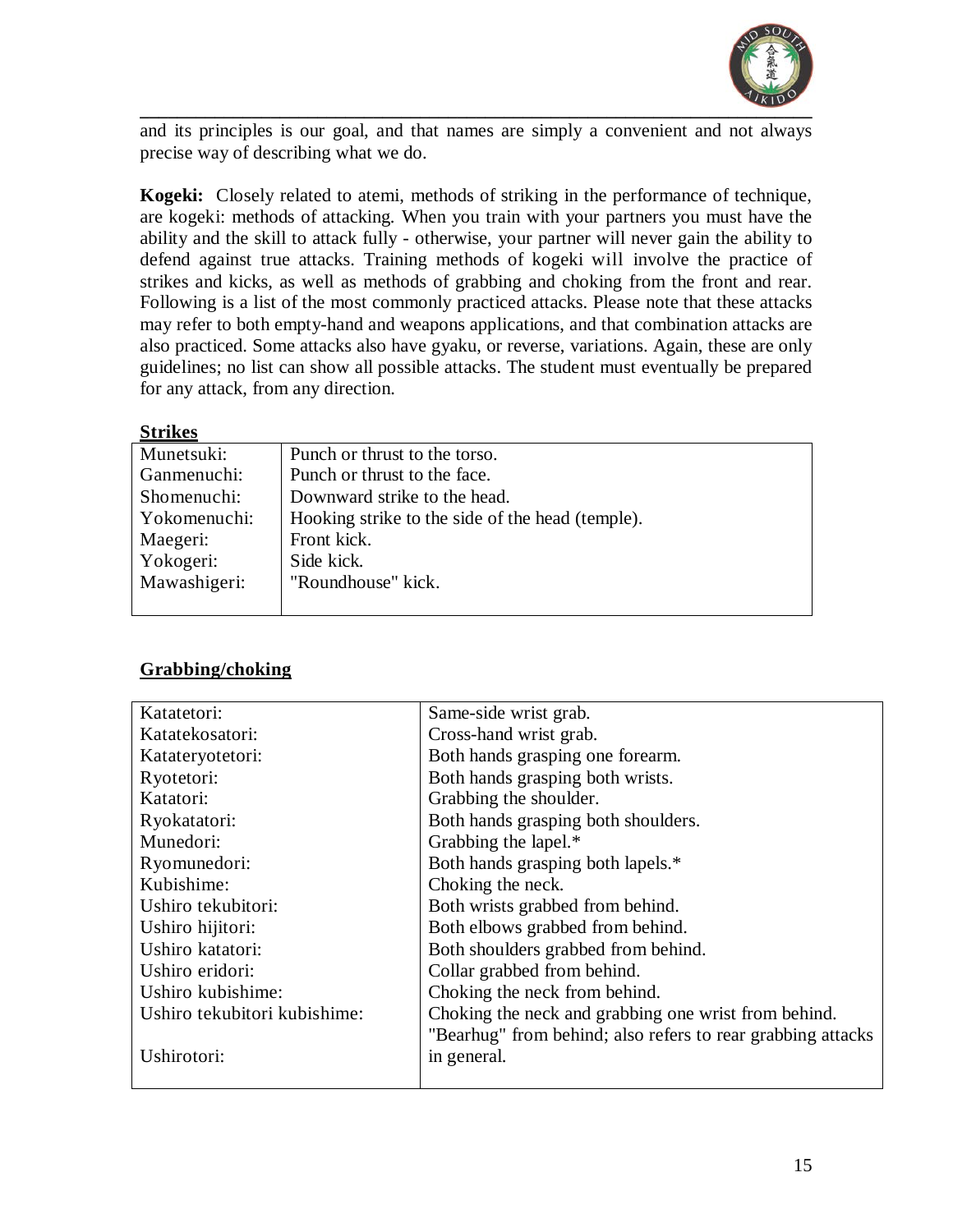

*\* The terms "Munedori" and "Katadori", while specifically referring to different attacks, are often used interchangeably.*

**Randori:** Randori literally means "to seize chaos". This is the practice of defense against multiple attackers for which Aikido is famous. Randori is the ultimate test of your understanding of Aikido principle, and especially of your taisabaki. The strategies for randori will be imparted to you by your instructor. It must be stressed here that randori must be practiced safely: both uke and nage must "hold back" slightly to prevent injury. This means that nage will throw or move in such a way that the uke will be able to jump up to return and attack continuously. It also means that nage will tire at this "endless" supply of attackers, and must eventually fail: the uke must not take advantage of this to attack and injure nage carelessly. Both uke and nage must appreciate the kindness they are showing to one another, and take full advantage of this excellent training opportunity.

**Buki-waza:** Buki-waza is weapons technique, in this case using three traditional weapons: the jo, or 4-foot staff, the ken, or sword, and the tanto, or knife. The skills learned through weapons practice - timing and distance, dynamic movement, kime or focus, intensity and energy extension, etc. - are invaluable to empty -hand technique. As you train you will see the close relationship between weapons and empty-hand training. Do not neglect weapons practice because it seems difficult or outdated. Its benefits are beyond measure, and it is part of our Aikido tradition. Weapons training must always stress safety; a wooden training weapon can injure or kill as easily as a live blade. Always treat training weapons as if they were real, and take pains to observe proper etiquette of handling and use. This will also help you to develop, an attitude of seriousness and purpose in your training. Weapons training will include:

| Jo                             |                                          |
|--------------------------------|------------------------------------------|
| Stances and methods of holding |                                          |
| Suburi:                        | Solo striking practice                   |
| Kata:                          | Prearranged forms                        |
| Kumijo:                        | Paired forms, jo against jo              |
| Jo against Bokken:             | Paired forms                             |
| Jo dori:                       | Unarmed defense<br>against jo<br>attacks |
| Jo nage:                       | Throwing with the jo                     |

#### **Ken (usually using Bokken, wooden training sword)**

| Stances and methods of holding |                                          |
|--------------------------------|------------------------------------------|
| Suburi:                        | Solo striking practice.                  |
| Tanren uchi:                   | Solo striking practice against a target. |
| Kata:                          | Prearranged forms.                       |
| Kumitachi:                     | Paired forms, bokken against bokken.     |
| Bokken against Jo:             | Paired forms                             |
| Bokken dori:                   | Unarmed defense against the sword.       |

#### **Tanto**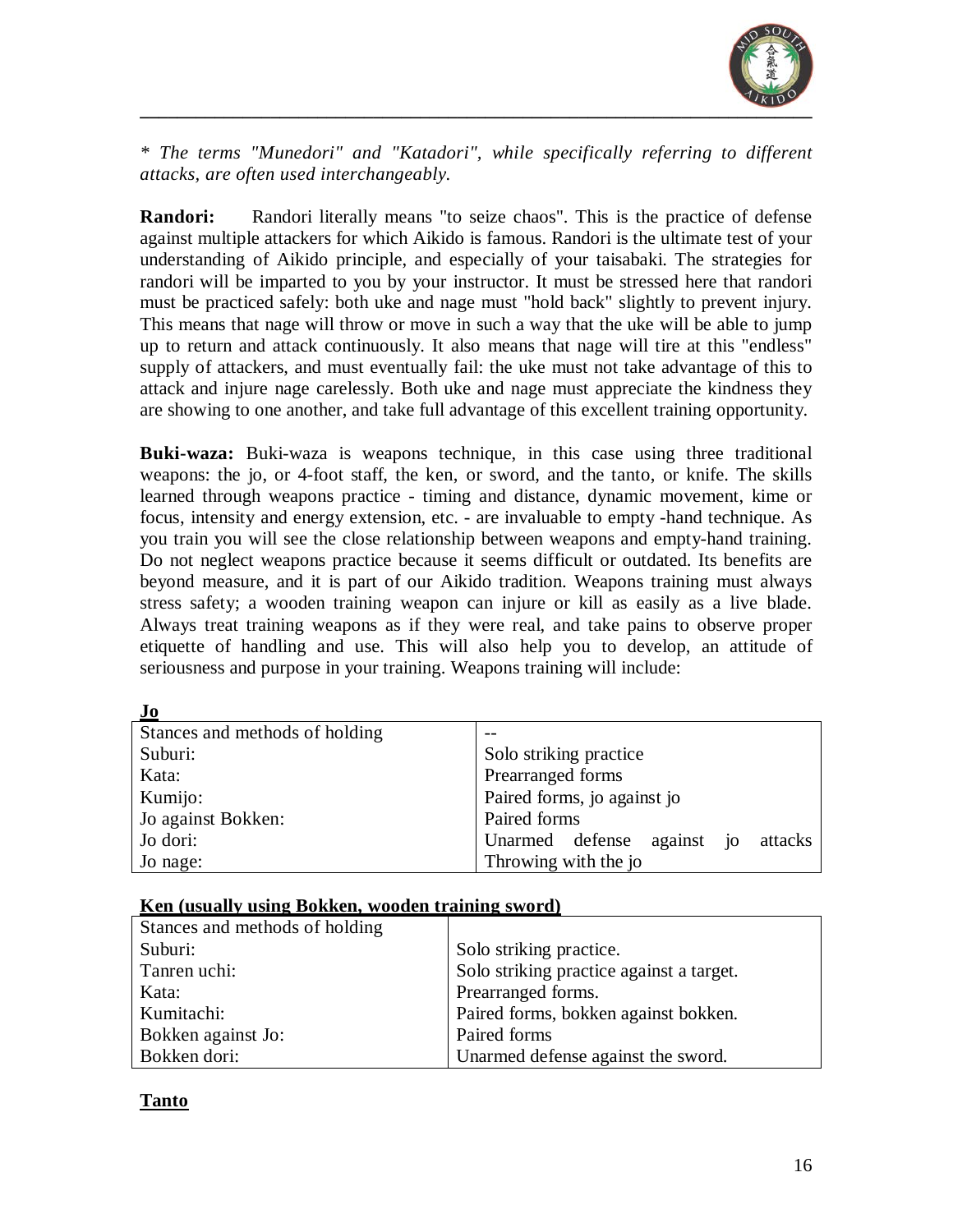

|                    | .                                  |
|--------------------|------------------------------------|
| Methods of holding | $- -$                              |
| Suburi:            | Solo striking practice.            |
| Tanto dori:        | Unarmed defense against the knife. |

**Internal Training:** "Internal training" refers to the practice of Ki Tests, breathing exercises (kokyu-ho) and meditation (meiso-ho), as well as the practice called kokyudosa. These training methods are meant to cultivate the psycho-physical attributes necessary for the practice of Aikido as a budo, a martial way. Although listed last here, the practice of these internal training methods is of the utmost importance in Aikido training.

**Ki Tests** are methods of testing your postural and mental stability, degree of tension and relaxation, and understanding of basic Aikido technical principles. These tests may be given at any time; during a promotion test, they are generally administered during the performance of Aikitaiso exercises and the demonstration of basic Aikido postures; you will find these listed in the Minimum Promotion Test Requirements under the heading "Ki Tests and Exercises".

#### **Kokyu-ho** includes the following:

**Okinaga:** The breathing practice which involves deep, prolonged exhalations from the hara (abdomen) through the mouth, and controlled inhalations through the nose.

**Kiai:** The practice which involves explosive exhalations from the hara with vocalization, usually using the syllables "Ei!" and "Toh!".

**Ibuki:** The practice which involves explosive exhalations from the hara without vocalization.

**Meiso-ho** is a practice of meditation through which the student develops kiai (energy) and joriki, the power of focused concentration, through the cultivation of samadhi, a state of relaxed concentration transcending subject/object dualism. This method may initially involve the counting of breaths, or mindfulness techniques for developing a deeper awareness of mental processes. There are many types of meditation, but in order to have an application to budo, the method you use must stress wakeful awareness of yourself and your surroundings, rather than the development of trances or sleep-like states. The type of meditation stressed by Toyoda Shihan, and described here, is that of the Zen school, in keeping with his training history.

**Kokyu-dosa** is an exercise in which you will sit seiza facing your partner, and extend your arms. Your partner will grasp them, and attempt to resist your efforts to unbalance him or her. This exercise calls for the proper use of the hara and breathing, and will also help develop this proper use of the body, breath and energy. Another variation of this is renzoku kokyu-dosa, which involves continuous movement.

#### **Injuries and Illness in Training**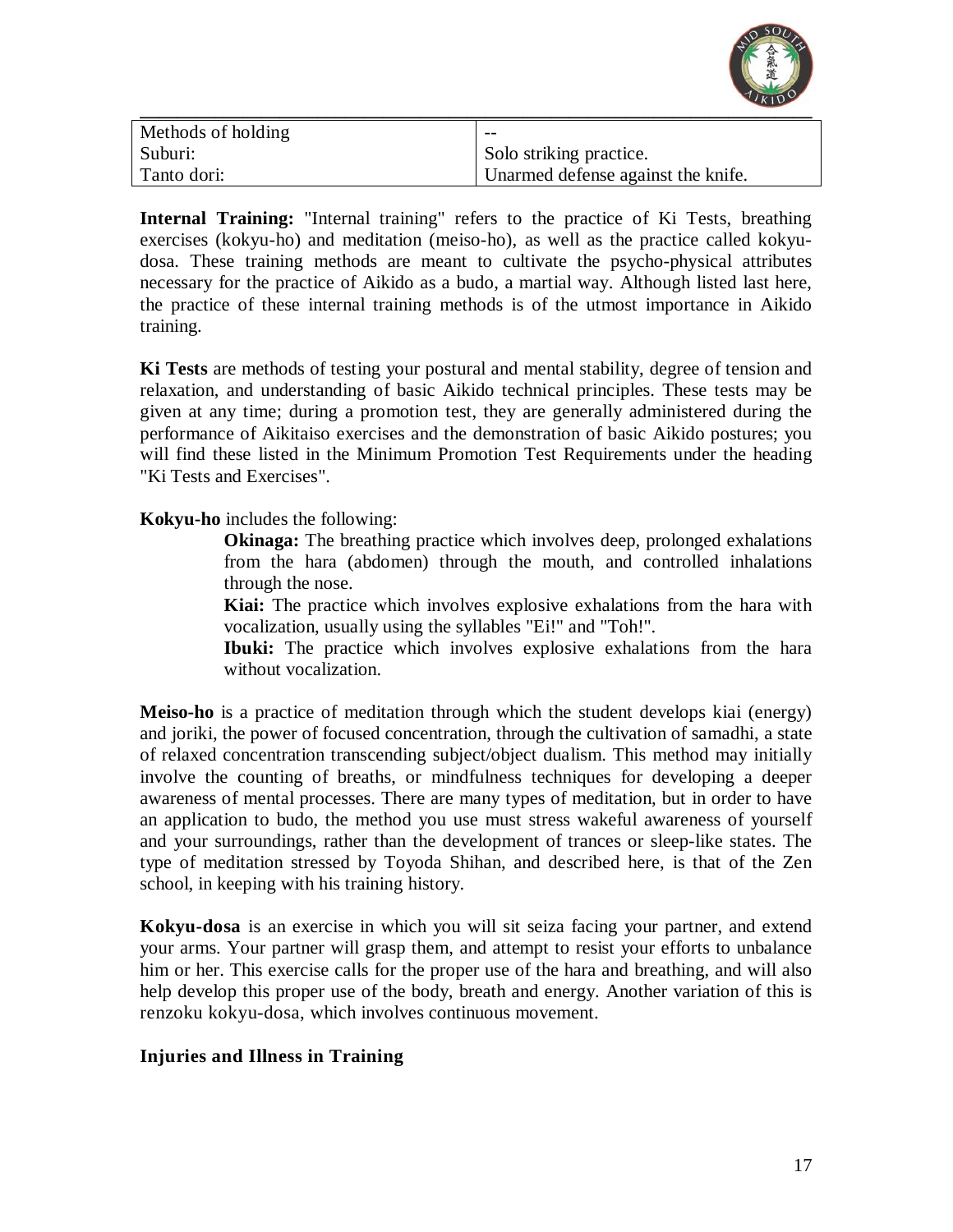

Should you have any doubt as to your ability to train due to any physical condition, consult with your physician and with your sensei before practicing. Do not train when ill. Should you become sick, notify your sensei of your illness.

Aikido students often will train before an injury is fully healed because they are eager to return to the dojo. While this spirit is commendable, it is actually detrimental to the training. Your body is your tool in Aikido training; if you abuse the tool, the training cannot continue. Be sure to train hard and often, but also learn your limitations and allow your body to adapt and recover.

Should you find yourself absent from the dojo due to illness or injury, ask your sensei what you can do to continue your training while gone. The stretching and wrist-stretching exercises, Aikitaiso, internal training methods, kogeki, weapons training and other subjects may still be suitable for you depending on your condition. If not, treat your injury or illness itself as training; with the spirit of shugyo, every act or situation in our lives can become practice.

#### **Etiquette in Training**

The following are rules of etiquette to be observed when practicing:

- Remove all jewelry before practice; it can be hazardous to yourself and others.
- Keep your toe- and fingernails trimmed properly.
- Observe strict rules of personal hygiene; keep your gi (uniform) clean at all times.
- If you are early for training, use that time to clean the dojo and to practice.
- Five minutes before the scheduled start of class, line up and sit quietly practicing internal training.
- When your sempai calls out "Shomen ni rei!" (bow to the front), bow. When your sempai calls out "Sensei ni rei!" (bow to the teacher), bow and say "Onegaishimasu!" (please be so kind [as to teach]).
- If you are late to class, change quickly, bow upon entering the practice area, and then sit quietly off to the side until your sensei] gives you permission to join class.
- Bow to your sensei when called upon to assist in demonstrating a technique; bow again and sit down when done.
- Bow when the instructor has finished demonstrating and directs the class to practice.
- When your sensei claps at any time during training, sit down in straight lines.
- Should your sensei advise you on a technique during practice, thank him or her and bow.
- Do not talk when your sensei is instructing or lecturing.
- If you need to leave the training area during class for any reason, bow and thank your partner, and then ask your instructor's permission to be excused.
- Bow to your partner when beginning or ending practice with that person.
- At the end of class, your sempai will again call out "Shomen ni rei!" and "Sensei ni rei!". As you bow to your sensei, say "Arigato gozaimashita" (thank you very much). Your sempai will then call out "Hotagai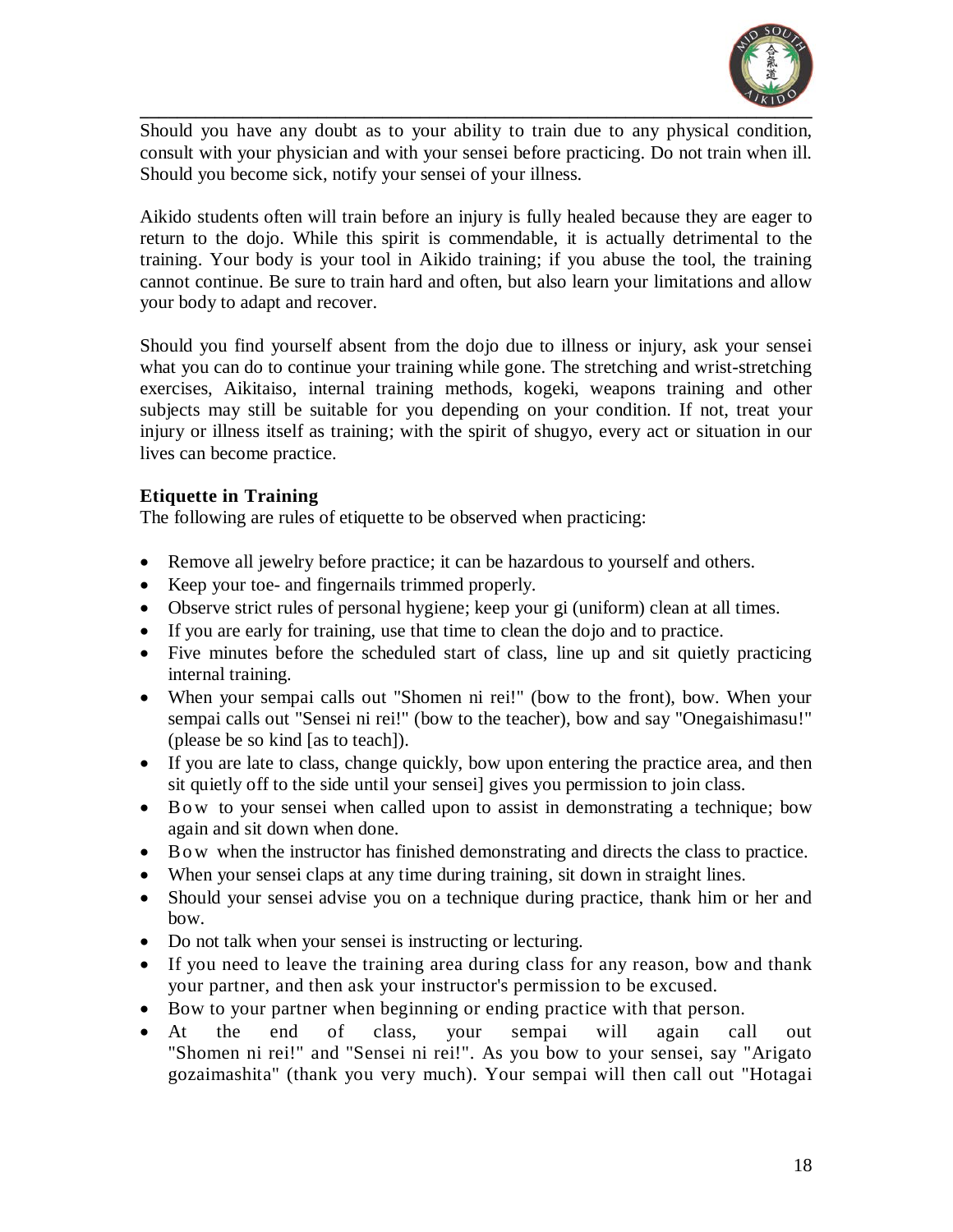

ni rei!" (bow to your fellow students). At this point, you should bow to everyone with whom you practiced during that class.

- When practicing, tap loudly with your hand should you feel excessive pain; this is a signal for your partner to stop, and is faster than saying "ouch" or "stop".
- Never practice any technique you have not been taught. Observe rules of safety at all times.
- Report any injuries to your sensei immediately.
- Do not teach Aikido techniques to non-students without permission. This is to prevent misuse and injury.

#### **RANK AND PROMOTION TESTING - Progress in Training**

Rank in Aikido is awarded to indicate to you your progress in the art. This is a very subjective matter; progress for one student may denote something entirely different from what progress is to another student. In order to insure that a high standard is maintained throughout the AWA, we have established its Minimum Promotion Test Requirements as a guideline to the awarding of rank.

As a student, do not forget that these requirements are a minimum. This means that simply learning these techniques does not complete your knowledge of Aikido. Actually, the techniques listed as requirements are far from comprehensive. What they are is a collection of techniques that require the student to master a wide range of body movements and skills, which can then be applied to the whole body of Aikido technique. While we encourage you to use this list of requirements to structure your training, you must not make it the sole guide of your practice.

Rank is not something for you as a student to focus on too heavily. It is important, since we need some indication of competence and eventually of instructional ability. Still, the student that focuses too heavily on simply learning "the stuff I need to know for my next test" will miss the point of Aikido training, both technically and internally.

#### **The Promotion Test**

A physical promotion test is required by the AWA for all kyu rank awards and dan ranks up to yondan. This is for several reasons. First, it is to prevent the abuse of rank. Without testing, the awarding of rank becomes subject to personal whim and favoritism. The promotion test system requires the student to display his or her knowledge in front of a test committee of qualified instructors, who then vote on the test results.

Secondly, the promotion test is a part of training. It is a barrier. The test for most students is a nerve-wracking affair, since it requires a public performance. You may feel tense or frightened when you test. The confidence you have gained in your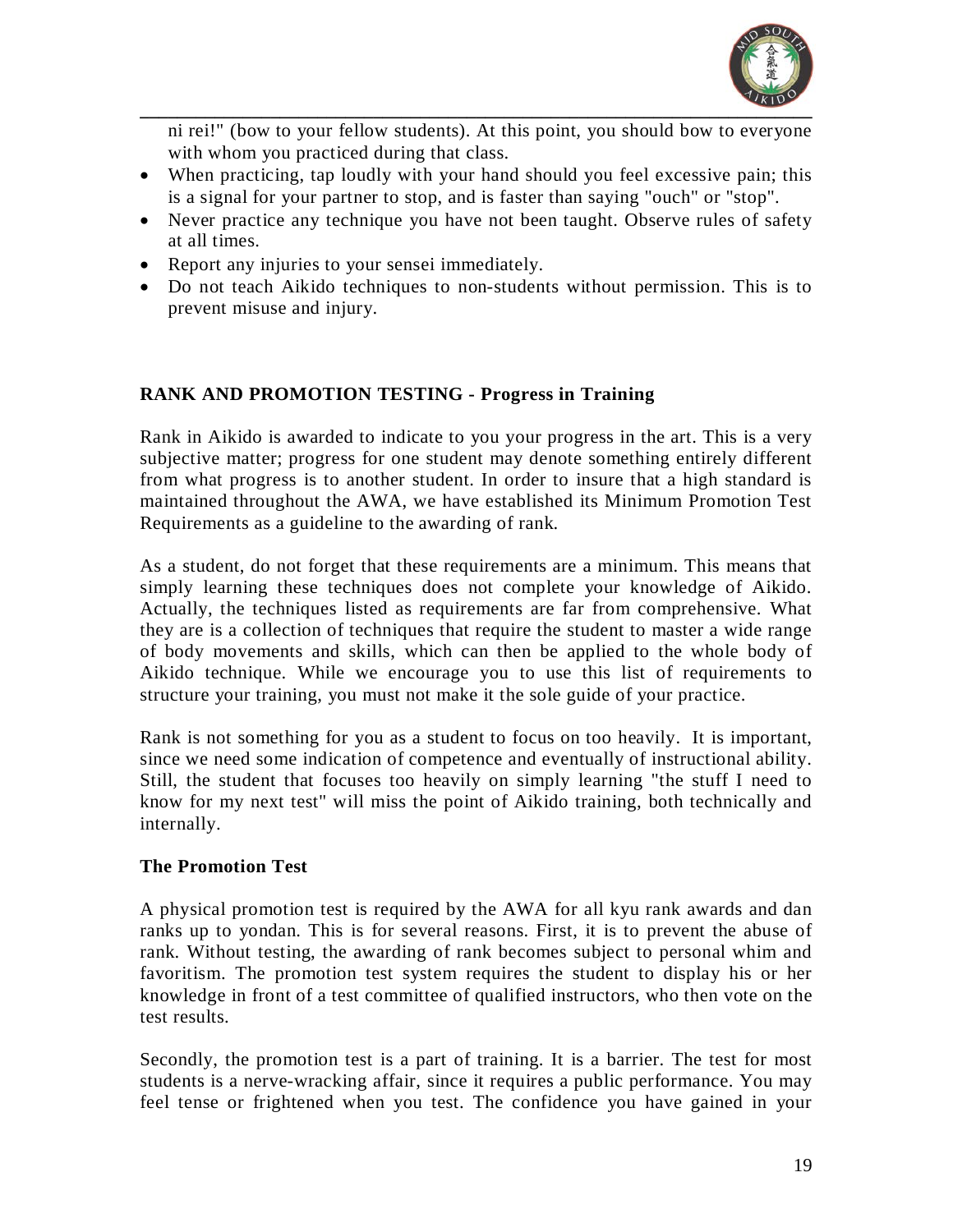

training, however, should carry you through. The test is an excellent opportunity to bring the principles of the martial arts - courage, concentration, relaxation, intensity - to use. Promotion tests show you your true state and level.

Finally, the public display of the promotion test is necessary for the survival of Aikido. If we cannot display our technique, we cannot teach, and we cannot continue to gain respect and appreciation for the martial arts from the general public. The promotion test is proof that you can show your technique at any time. It is your statement of your status as an Aikido practitioner, and your public demonstration of the skill you have gained through your own hard training.

When you take a promotion test, you should remember that you are a martial artist. Even if it is your first test and you have only been practicing for a few months, you will be treated like a martial artist, and should act like one. This means throwing your whole self into the test, with concentration and dynamic energy. If you were to approach your test as if it were the last thing you were to do in your life, you would have the proper attitude. At all times maintain your posture and bearing. If you make a mistake, let it go by - do not be disturbed. Everyone makes mistakes, but it is your reaction to that mistake which will show the level of your training. Above all, do not give up. When your test is finished, do not think you are done once you have made your final bow. Stand up and walk strongly to your seat. Sit down, and maintain your posture - you are still being watched.

*Actually, your test is never done - for your whole life. Take this attitude, and you will be ready any time*.

#### **Dan Rank**

The test for a dan, or black belt, rank is one of the most difficult yet positive experiences you will have as an Aikido student. It has become the custom in some organizations and dojo to award black belt rank without requiring the student to test. The AWA is strict in its policy requiring black belt candidates to undergo the testing process. An AWA black belt test is grueling, but will give you the opportunity to display what you have learned through your own hard work.

The black belt has come to be seen, largely through movies and the media, as a mark of mastery or deadly skill. Actually, the word for a first-degree black belt, shodan, means "beginner" The black belt is simply a mark of your recognition as an Aikido student. In other words, you are no longer a guest in the dojo, but a legitimate practitioner. Be proud of your black belt achievement, but keep in mind what it truly represents. The Founder said, "Do not be in a hurry. It takes at least ten years to reach the first rung!" The path to mastery of Aikido, as in any martial art, is lifelong training.

#### **The Test Committee**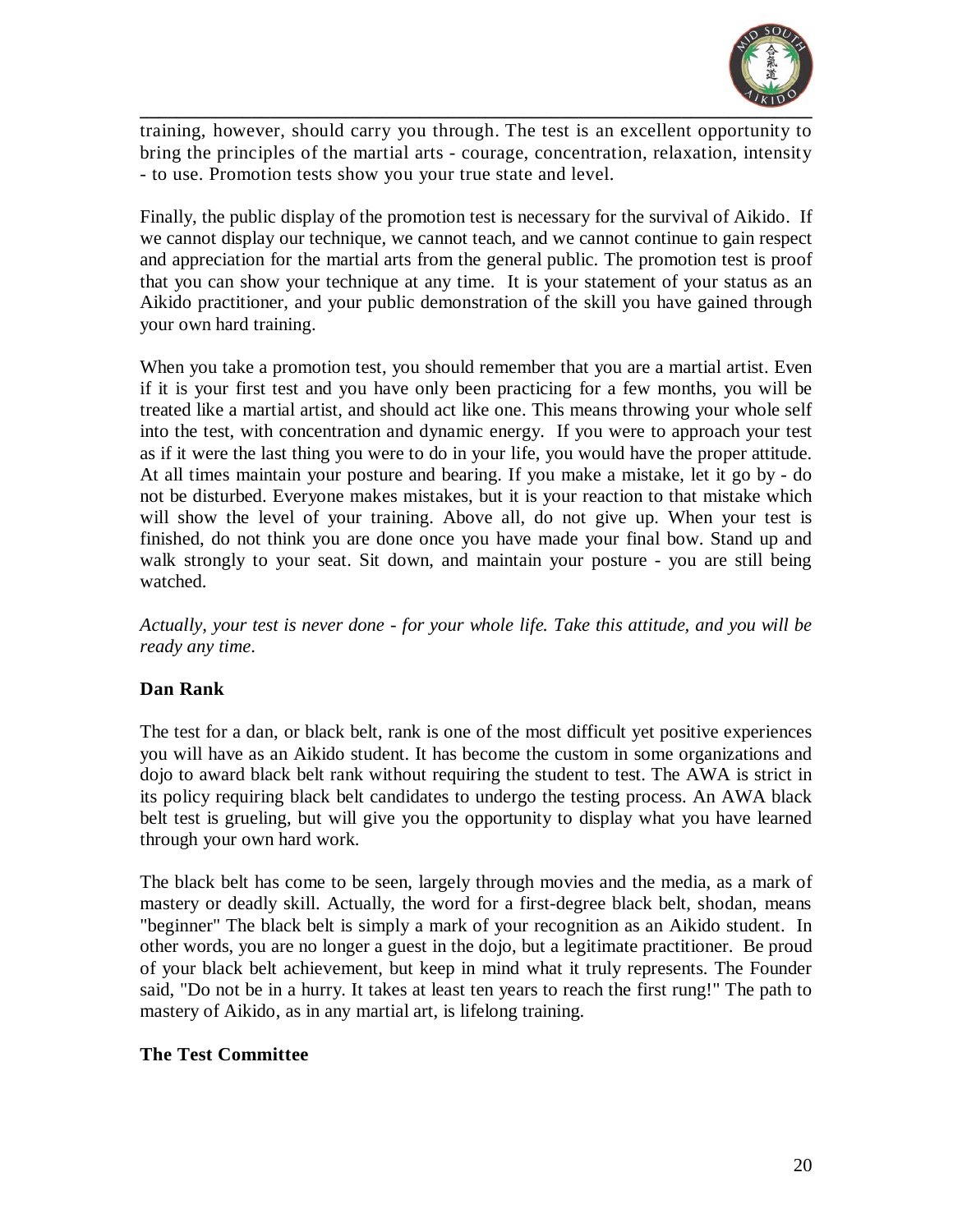

The test committee, or shinsa in kai, is the entity that conducts promotion testing. Consisting of sandan or higher ranked practitioners and headed by a Teaching Committee member in your area, the purpose of the test committee is to insure that your promotion test is conducted properly, in accordance with AWA policy. When the test committee convenes to administer your test, it is possible that its members may have widely different views on technical standards; however, as long as your technique is sound and exhibits a strong grasp of principle, it need not adhere exactly to any particular committee member's interpretation. There are many ways of doing Aikido, and AWA testing policy respects this. In some situations where a committee is not able to meet, your sensei may conduct your promotion test directly. All dan tests, unless arranged otherwise with AWA headquarters, must take place in front of a committee headed personally by Andy Sato Sensei, who is the ultimate head of all test committees.

#### **The Technical Committee**

As part of the AWA efforts to make quality training available to everyone, the Technical Committee has been established. Technical Committee members are senior students, ranked yondan and above, who have been selected to assist the AWA instructional efforts. A Technical Committee member may head the test committee at your promotion test. Committee members also regularly offer sanctioned instructional seminars dealing with our Minimum Promotion Test Requirements and other topics, which you should make every effort to attend.

#### **Etiquette in Promotion Testing**

The following are rules of etiquette to be followed when you take a promotion test:

- 1. Be certain that you are familiar with the techniques and exercises for which you are responsible. Remember that all tests are cumulative.
- 2. Be certain that you have fulfilled all other requirements for your test, such as minimum time and training hours required, and seminar attendance.
- 3. Be certain that you have filled out all appropriate applications and have paid your test fee and AWA annual dues. If you are behind in your dojo dues, settle your account before applying to test.
- 4. When others are testing, offer to take ukemi for them. Be ready to be called upon to help in administering the test in any way.
- 5. When your name is called to test, answer "Hai!" clearly and move to the proper place. Sit down, bow to shomen, and wait calmly.
- 6. Follow the directions of the test committee without hesitation.
- 7. When your uke is called to assist in your test, bow in unison with him or her to shomen. Bow to your uke, and stand up. When your uke is dismissed, sit seiza and bow, then face shomen and await further instructions or the next uke.
- 8. When demonstrating technique, do not hesitate or pause. If you make a mistake, finish the technique if possible or at least move away and take a defensive stance.
- 9. Do not stop or give up. Move cleanly and quickly.
- 10. If the test committee stops your test to advise you, sit seiza and listen carefully.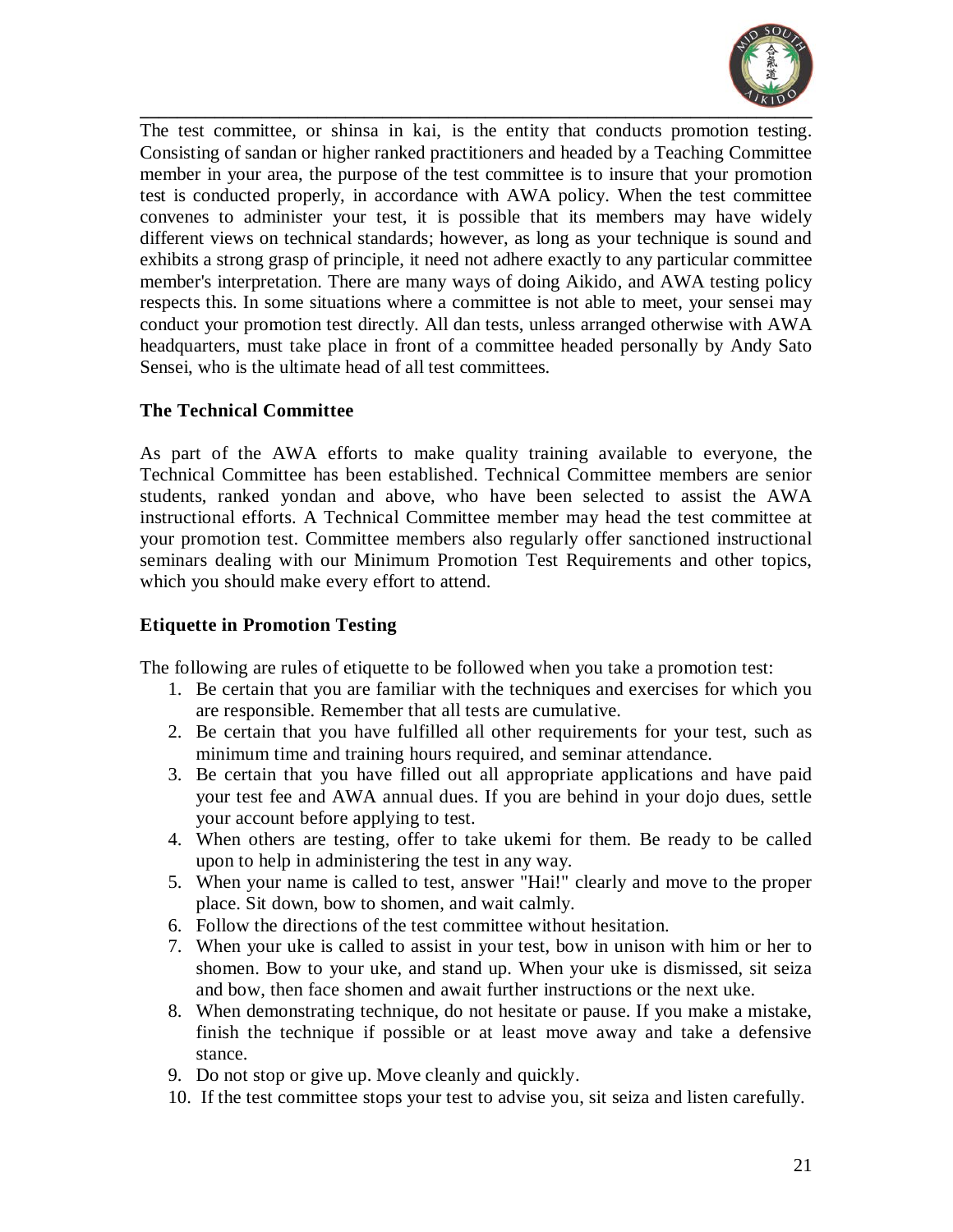

- 11. Bow when they are finished.
- 12. At the conclusion of your test, after you have bowed to your last uke and then to shomen, turn toward the test committee and bow.
- 13. Maintain your composure and bearing as you walk to your seat. Do not bend over or lie down, even if you are very tired. Should you feel ill, you may leave the mat. Otherwise, sit calmly and regain your breath.

#### **INSTRUCTOR CERTIFICATION**

As part of its commitment to insuring the transmission of Aikido to the next generation, the AWA s established an Instructor Certification program. Teaching methodology is instructed at the AWA Instructors' Seminars, and documented in the Instructors' Manual.

As specified by AWA policy, the following are instructor levels with which you should be familiar. You also may one day be eligible for such certification. Please note that instructor certification, while involving certain rank requirements, is not tied to rank. In other words, one does not receive such certification automatically upon attaining a certain rank. With the exception of Shihan, all certifications are awarded at one of the Yudanshakai seminars. Valid for a period of two years, at which time they must be newed by attendance at further such seminars.

**Shihan:** Literally "Teacher of Teachers", Shihan is the highest instructor rank in AWA. The title of Shihan is awarded by the Aikido World Headquarters in Tokyo.

**Shihandai:** "Assistant Shihan". These are high-level practitioners, ranked godan and above, directly appointed by Sato Sensei as his assistants in the coordination of organizational activities. These are also persons who, it is intended, may be eligible in the future to receive the title of Shihan.

**Shidoin:** "Instructor". Shidoin are fully recognized Aikido teachers. To receive this certification, an instructor must be ranked sandan or above, and have had responsibility for the management of a dojo for at least three years. Shidoin are expected to be familiar with all of the AWA technical requirements.

**Fukushidoin:** "Assistant Instructor". Fukushidoin must be ranked shodan or above. They are qualified to assist in the instruction of Aikido programs, and may be recognized to lead such programs with the approval of Sato Sensei.

**Jyoshu:** "Assistant". Jyoshu must be ranked 2nd kyu or above. They are qualified to assist a qualified instructor in daily Aikido class.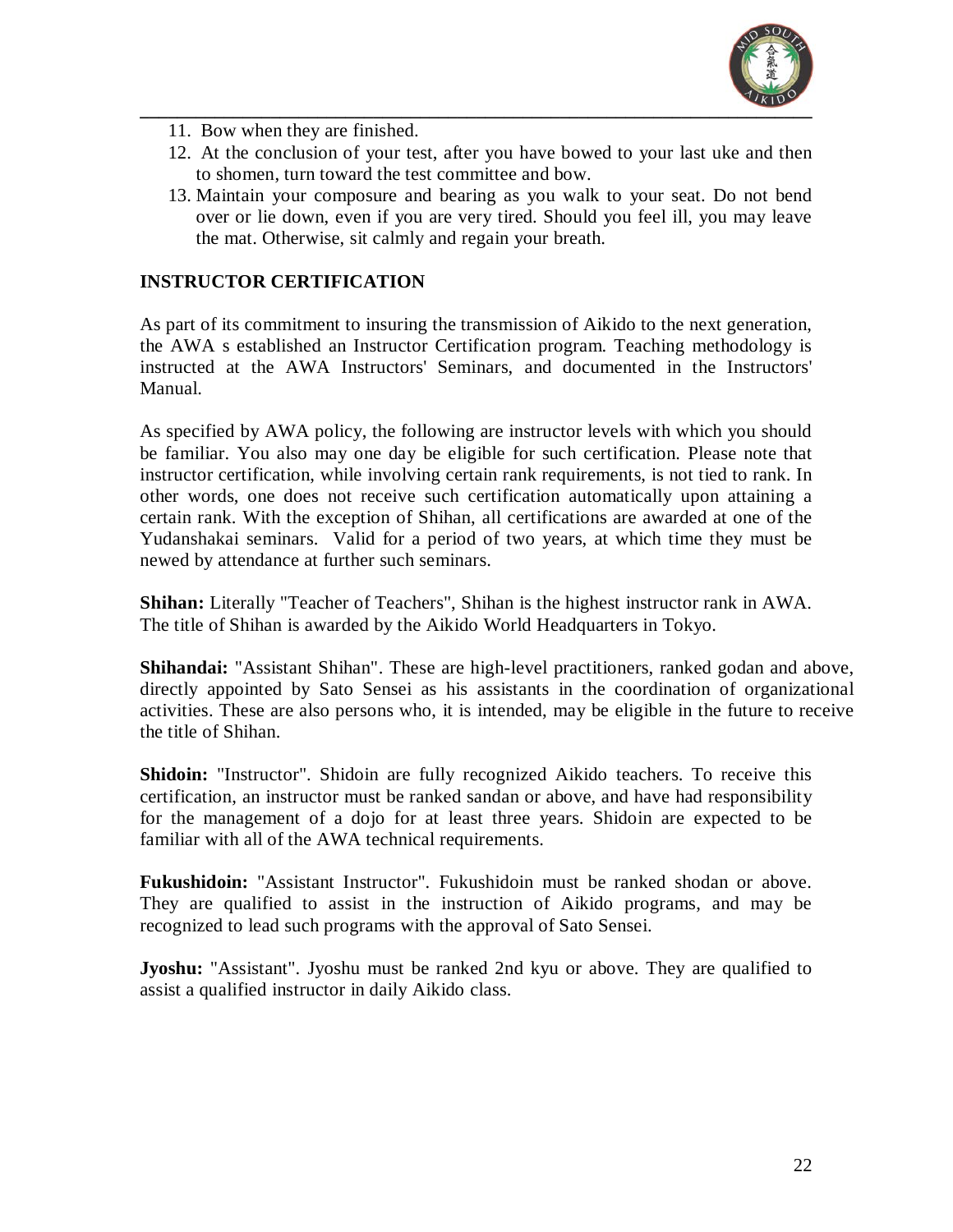

### **Dojo Etiquette**

Proper observance of etiquette is as much a part of your training as is learning techniques. Please take the following guidelines seriously.

- 1. When entering or leaving the dojo, it is proper to bow in the direction of [O](http://www.aikidofaq.com/history/osensei.html)  [Sensei's](http://www.aikidofaq.com/history/osensei.html) picture, the kamiza, or the front of the dojo. You should also bow when entering or leaving the mat.
- 2. No shoes on the mat.
- 3. Be on time for class. If you do happen to arrive late, sit quietly in seiza on the edge of the mat until the instructor grants permission to join practice.
- 4. If you should have to leave the mat or dojo for any reason during class, approach the instructor and ask permission.
- 5. Avoid sitting on the mat with your back to the picture of  $\overline{O}$  Sensei or the kamiza. Also, do not lean against the walls or sit with your legs stretched out. (Either sit in seiza or cross- legged.)
- 6. Remove watches, rings and other jewelry before practice.
- 7. Do not bring food, gum, or beverages with you onto the mat.
- 8. Please keep your finger and toe nails cut short.
- 9. Please keep talking during class to a minimum. What conversation there is should be restricted to one topic -- Aikido.
- 10. Carry out the directives of the instructor PROMPTLY. Do not keep the rest of the class waiting for you!
- 11. Do not engage in rough housing or needless contests of strength during class.
- 12. Keep your training uniform clean, in good shape, and free of offensive odors.
- 13. Please pay your membership dues promptly. If, for any reason, you are unable to pay your dues on time, talk with the person in charge of dues collection. Sometimes special rates are available for those experiencing financial hardship.
- 14. Do not change your clothes on the mat.
- 15. Remember that you are here to learn, and not to gratify your ego. An attitude of receptivity and humility is therefore advised.

Preserve common-sense standards of decency and respect at all times. The practice of Aikido ultimately must become the practice of our daily lives, moment to moment. Every moment of life involves some sort of conflict - with others, with our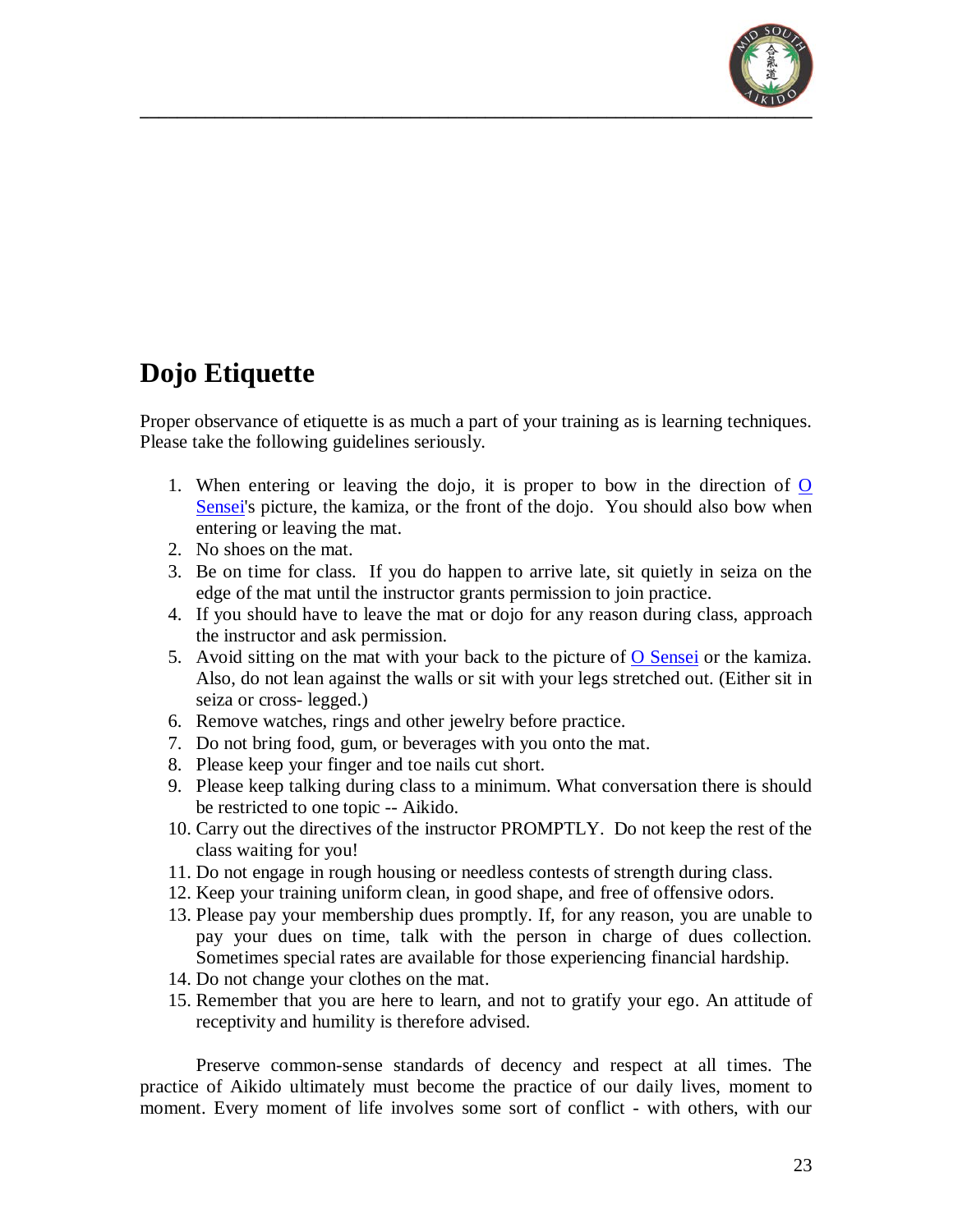

environments, with our bodies, with ourselves. And yet, it is our choice to see this conflict as something to be avoided and struggled with, or as the creative force of change, which makes true growth and learning possible.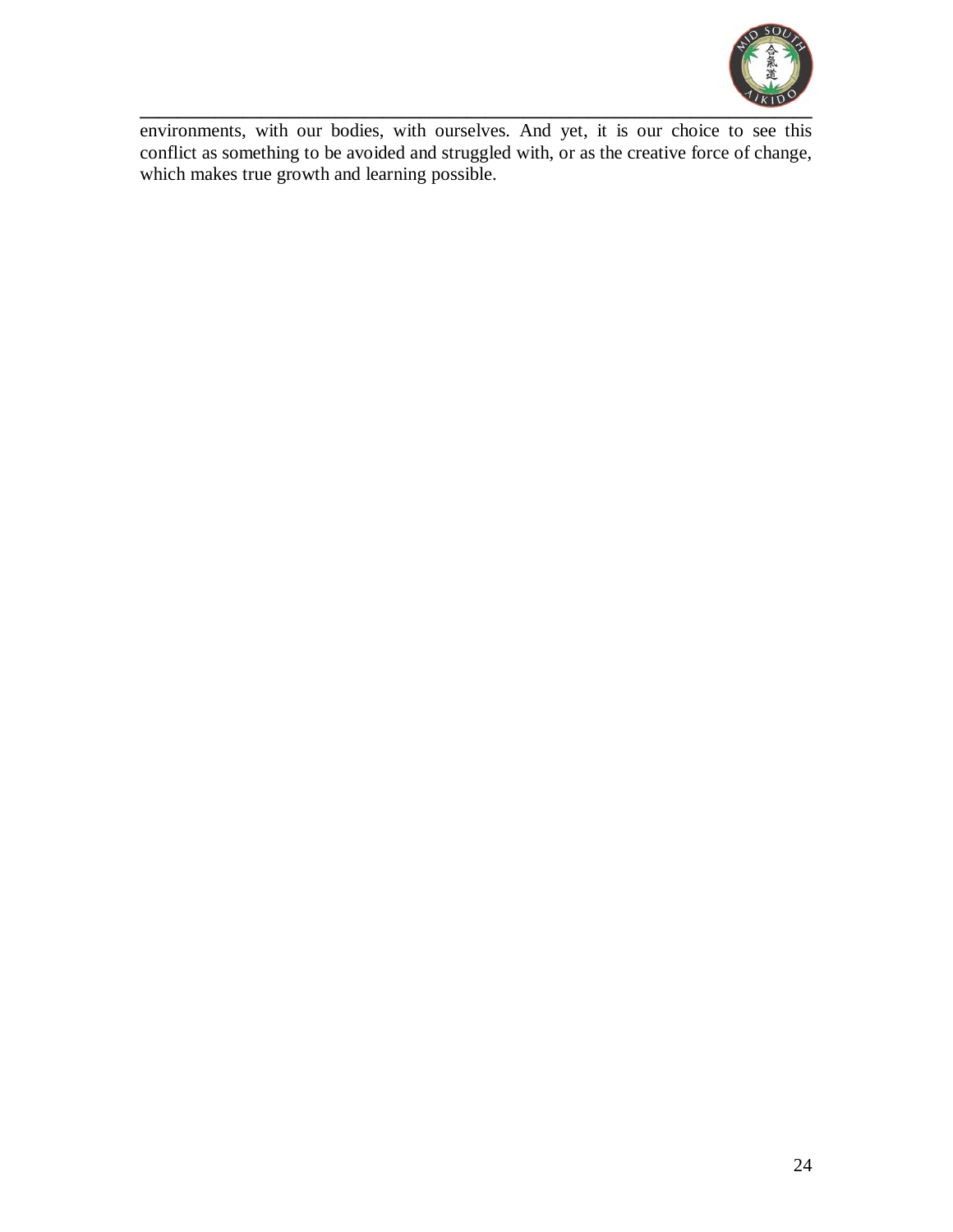

#### **JAPANESE TERMS USED IN AIKIDO**

This is an informal guide. Please be aware that many of these words express subtle ideas not fully contained in these English translations. Included here are primarily technical terms; words having profound philosophical meaning are not dealt with extensively.

**Ai** - meeting, joining, harmony **Aikido** - the way of being one with energy **Ai hanmi** - mutually agreeing stance (both uke and nage lead with same foot **Aikidoka** - person who practices Aikido Aikitaiso -mind-body coordination exercises **Atemi** - strikes, used as a part of Aikido technique **Awase** - meeting or coming together **Ayumi ashi** - normal stepping, as in walking **Bo** - wooden staff, usually 72" **Bokken** - wooden sword **Bokken dori** - sword-taking technique; also called tachitori **Bokuto** - wooden sword **Bu** - martial **Budo** - martial way **Budoka** - a practitioner of budo **Bushi** - warrior class **Bushido** - way of the warrior Butsudan - "Buddha shelf," a Buddhist shrine, often placed at the front of a dojo influenced by Buddhist tradition **Cho** - chief or head, as in dojo-cho **Chudan** - middle position **Dame** - incorrect, bad **Dan** - black belt ranks **Do** - way or path, same word as the Chinese Too **Dogi** - training uniform **Dojo** - place of enlightenment; training hall **Doshu** - master of the way; currently Moriteru Ueshiba **Eri** - collar **Fudo** - immovable; e.g. fudoshin, immovable mind; fudo no shisei, immovable posture **Gaeshi** - reversal **Ganmenuchi** - thrust to the face **Gedan** - low position **Gi** - training uniform **Giri** - oblioation to another **Gokyo** - fifth teaching; an elbow-locking technique **Gyaku** - reverse or opposite **Gyaku hanmi** - mutually opposite stance (nage and uke lead with different feet) **Hakama** - divided skirt **Hanmi** - half-body stance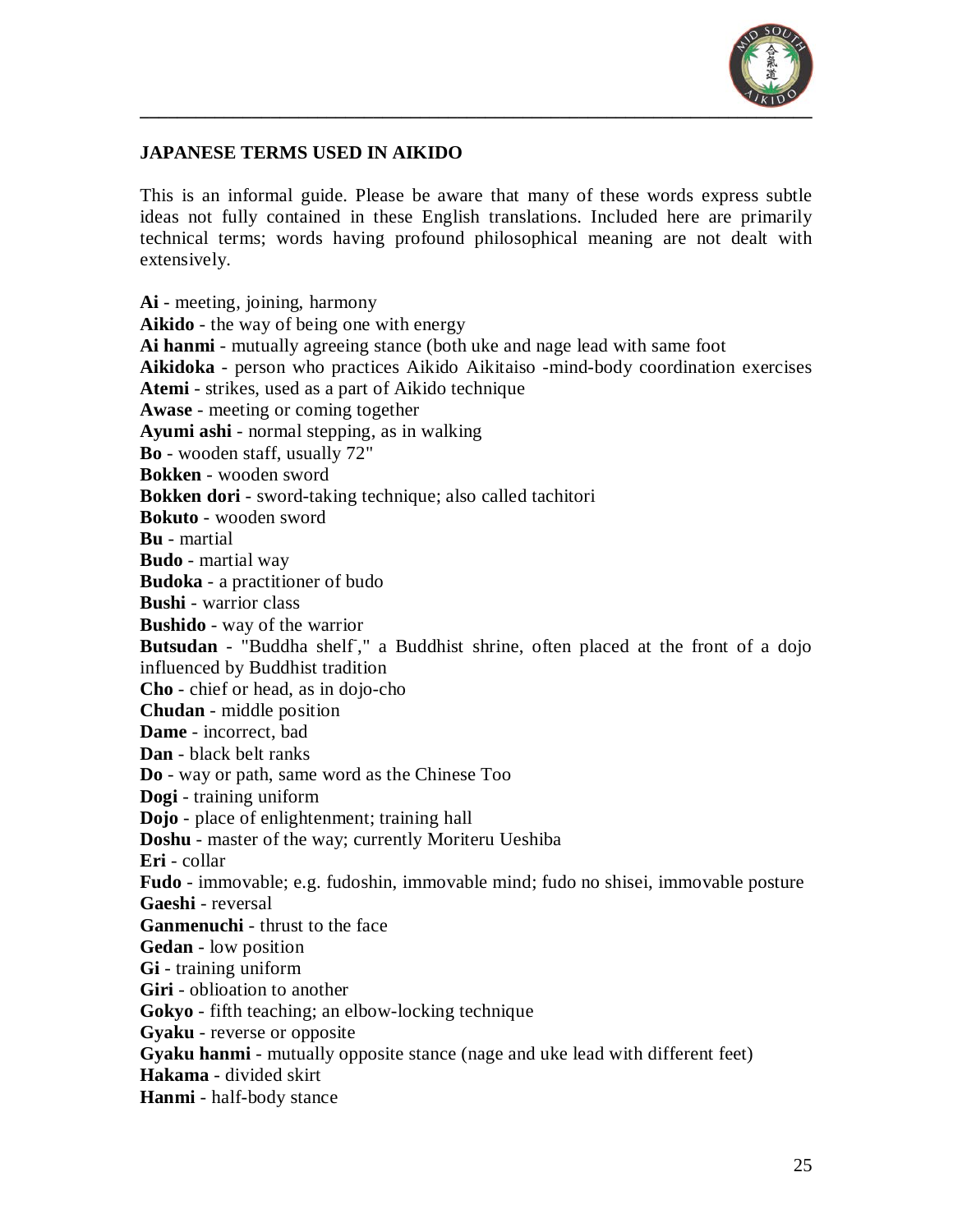

**\_\_\_\_\_\_\_\_\_\_\_\_\_\_\_\_\_\_\_\_\_\_\_\_\_\_\_\_\_\_\_\_\_\_\_\_\_\_\_\_\_\_\_\_\_\_\_\_\_\_\_\_\_\_\_\_\_\_\_\_\_\_\_\_\_\_\_\_\_\_\_\_ Hantachi** - half-standing (kneeling position) **Hanmi hantachi waza** - techniques performed by a kneeling nage against standing uke **Hantai** - opposite or reverse **Hara** - the lower abdomen; the seat of correct breathing and of internal power **Hasso** - a stance with the bokken or jo held to one side of the head, extending up from the shoulder **Heiho** - strategy, martial science **Henka waza** - "changing technique;" changing from one technique to another **Hidari** - left **Hiji** - elbow Hitai - forehead **Hito e mi** - one layer of the body; a description of distance relative to an opponent **Hiza** - knee **Ho** - method **Hoho** - cheek **Hombu** - headquarters **Ii** - good **Iie** - no **Ikkyo** - first teaching; an arm-controlling technique **Irimi** - entering **Iriminage** - entering throw **Isshin den shin** - from mind to mind; the way in which knowledge is said to be transmitted from teacher to pupil **Jiyu** - free (as in free technique) **Jo** - short wooden staff (usually 50") **Jodan** - upper position **Jo dori** - jo-taking technique **Jo nage** - throwing with the jo **Joseki** - upper (senior) side of mat area; facing shomen, joseki is the right side **Joza** - upper seat, where the instructor sits **Jiujinage** - crossed-arms throw; literally "number ten" throw, referencing the cruciform shape of that character in Chinese writing **Kaeshi waza** - counter technique; applying a technique against the person attempting to apply one to you. **Kaiso** - founder **Kaitenage** - rotary throw **Kakari geiko** - group practice **Kamae** - stance or position **Kami** - deity, spirit, divine being; a Shinto term **Kamiza** - "god seat;" shrine or front of the dojo, if Shinto-influenced **Kan** - house or hall; also Romanized this way is a different word meaning intuition **Kata** - shoulder; also, a different word meaning a form used in training; e.g. bokken kata **Katatori** - grasping the shoulder or lapel **Katate** - forearm area **Katate ryotetori** - one wrist grasped by both hands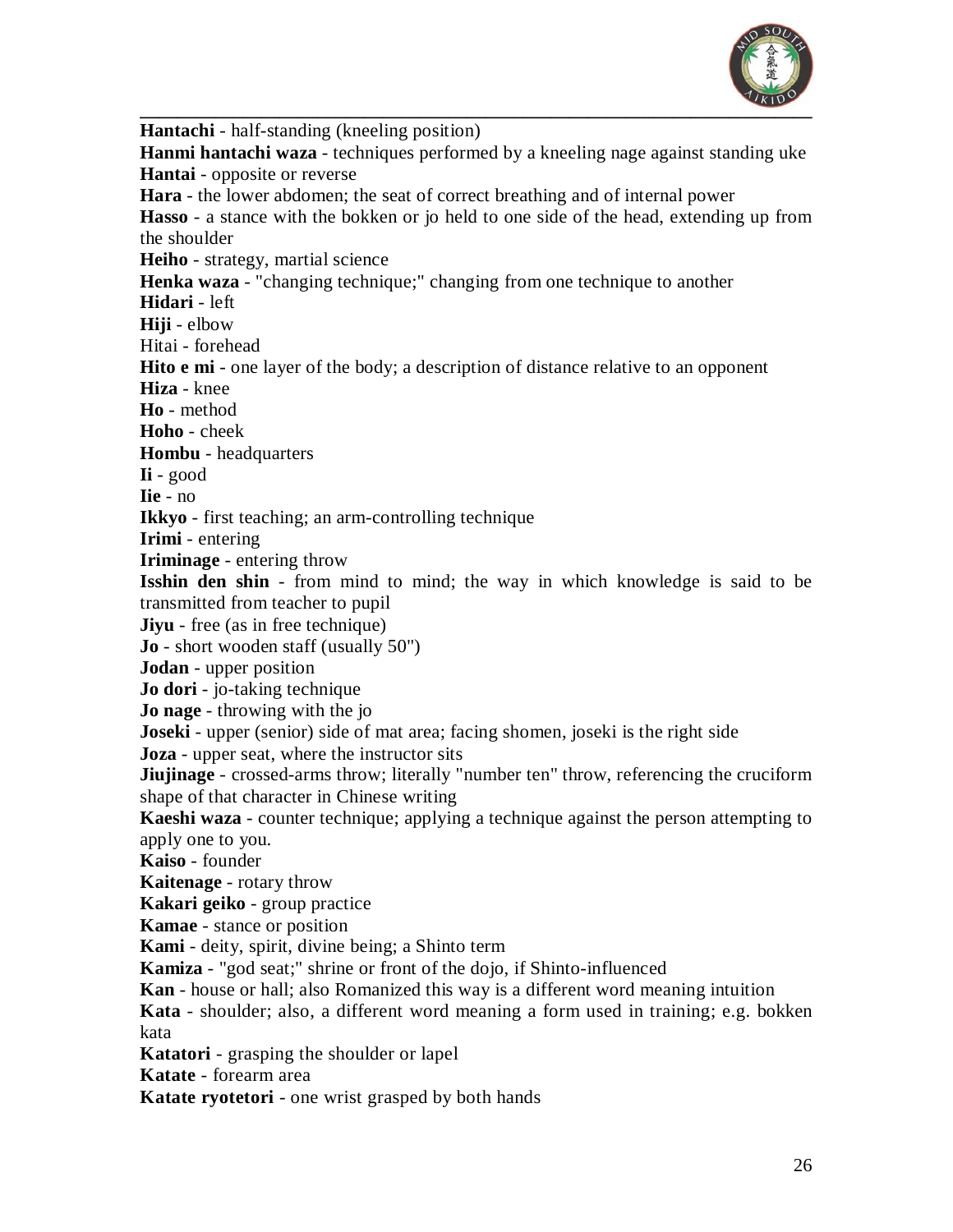

**Katame waza** - pinning technique **Katana** - a type of long sword, worm edge upwards **Ken** - sword **Kenshusei** - "student who strives for mastery through polishing;" in the Association, students committed to a more intense study of Aikido **Ki** - spirit, vital force, energy **Kiai** - explosive projection of energy in the form of a shout or yell; also refers to the general energy level of a person or thing **Kihon** - basic technique **Ki musubi** - linking one's energy with that of the opponent **Kiri** - cut **Kirigaeshi** - a suburi exercise of continuous *yokomen* and *gyaku yokomen* strikes **Kohai** -junior **Kotai** - movement to the rear **Kote** - forearm or wrist **Kotegaeshi** - "wrist-turning;" a throwing technique **Kokyu** - animating breath; also used to imply timing **Kokyudosa** - breath or timing exercise **Koshi** - hip **Koshinage** - hip throw **Kuden** - oral instruction **Kubi** - neck **Kubishime** - choking the neck **Kumitachi** - sword against sword **Kumijo** - jo against jo **Kyu** - ranks below dan grade **Ma-ai** - distance **Mae** - front or forward **Meiso ho** - meditation exercise **Men** - head **Migi** - right **Misogi** - purification practices; often refers specifically to a breathing technique **Morote tori** - see *Katate ryotetori* **Mane** - chest **Mane tsuki** - thrust to the chest **Mushin** - "no-mind;" a state of mind free from obstruction or attachment to thoughts or happenings **Nage** - throw; also, the person executing the throw **Nikyo** - second teaching **No** - an article indicating possession or connection; e\_g. *chudan no kamae*: "stance of middle position" **Ni** - a directional indicator; e.g. shomen ni rei: "bow to the front" **Obi** - belt **Omote** - front **Orenaite** - unbendable arm **Osae** - pin; e.g. ude osae: arm pin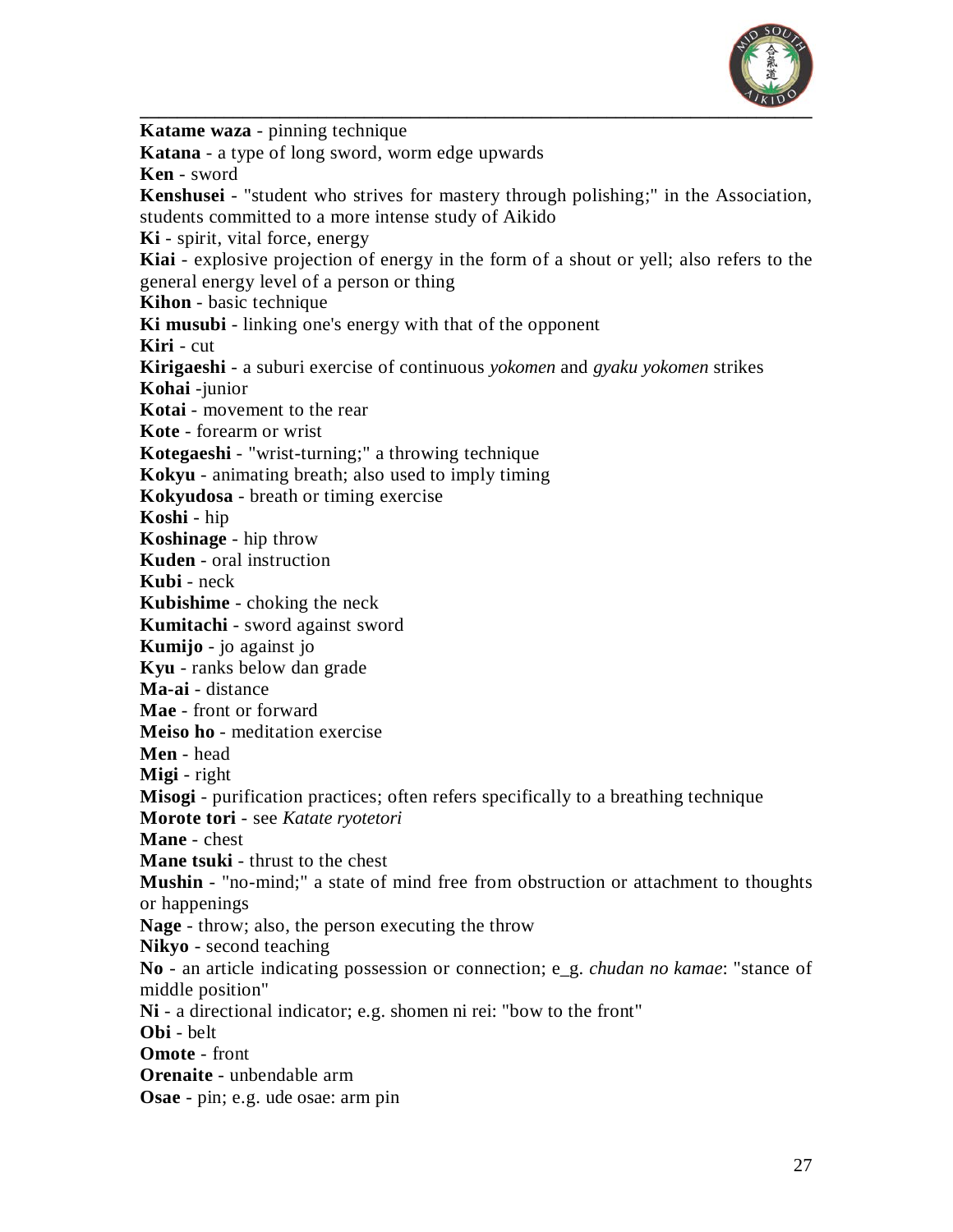

**\_\_\_\_\_\_\_\_\_\_\_\_\_\_\_\_\_\_\_\_\_\_\_\_\_\_\_\_\_\_\_\_\_\_\_\_\_\_\_\_\_\_\_\_\_\_\_\_\_\_\_\_\_\_\_\_\_\_\_\_\_\_\_\_\_\_\_\_\_\_\_\_ O'Sensei** - "venerable teacher;" refers in Aikido to Morihei Ueshiba **Oyo waza** - advanced or applied technique **Randori** - multiple person attack (lit. "seizing chaos") **Rei** - bow **Ritsurei** - standing bow **Ryote** - both hands **Ryotetori** - grasping both hands **San** - suffix, expression of respect **Sankakutai** - triangular stance **Sankyo** - third teaching **Sayu** - side **Seika no itten** - the "one point;" see *tanden*  **Seiza** - formal kneeling position **Sempai** - senior **Sensei** - instructor (lit. "born before") **Shikko** - walking on the knees **Shihan** - teacher of teachers **Shihonage** - four corner throw **Shime** - choking or strangling **Shimoza** - lower seat; place where students sit; the wall opposite from kamiza or shomen **Shimoseki** - junior area of mat; facing shomen, the left side **Shinken** - a live, steel sword; figuratively, implies seriousness and commitment **Shinken shobu** - a fight to the death; figuratively, implies a situation requiring total abandon and concentration. The spirit of good practice should be shinken shobu. **Shinto** - the native Japanese religion **Shisei** - posture, body alignment **Shomen** - front; the wall towards which students bow **Shomenuchi** - overhead strike to the font of the head **Shugyo** - intense physical/ internal training to perfect character and realize one's true nature **Shuto** - cutting strike with the edge of the hand **Sokumen iriminage** - side of the head entering throw **Suburi** - "empty swing;" individual striking practice with a weapon **Suburito** - a heavy bokken used for suburi, and sometimes for kumitachi **Sumi otoshi** - corner drop, a throwing technique **Suki** - opening or weakness, mental or physical, in an opponent's defenses **Suriashi** - sliding foot **Suwari waza** - technique with both uke and nage in kneeling position **Tachi** - a type of long sword; technically refers to swords worn edge downward **Tachitori** - see Bokken dori **Taijutsu** - unarmed body arts **Tai sabaki** - body movement; e.g. irimi, tenkan **Tanden** - (Chinese: *tan tien*); the "one point," the center of the body's gravity and source of spiritual power, located two inches below the navel in the center of the hara **Tanto** - knife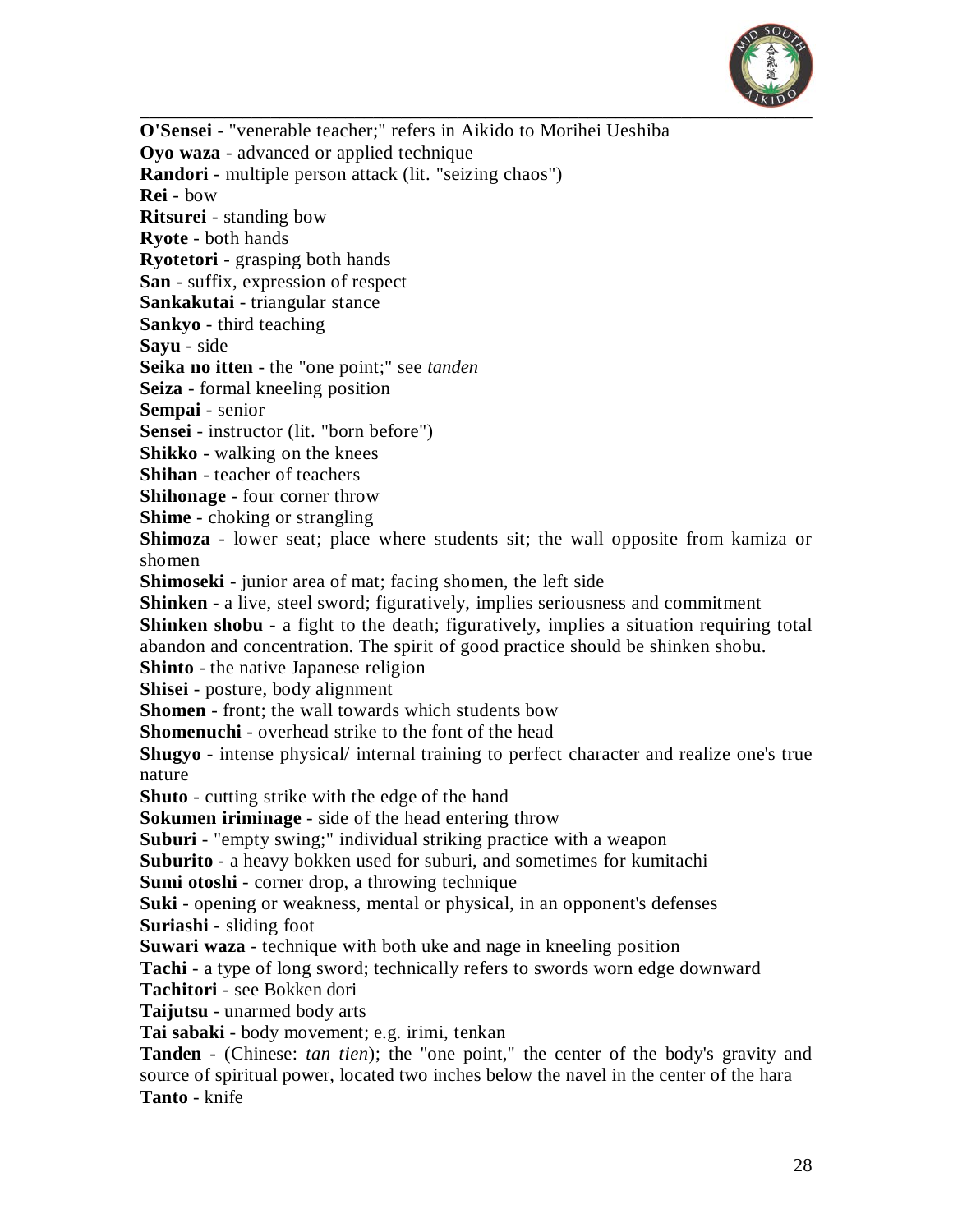

**\_\_\_\_\_\_\_\_\_\_\_\_\_\_\_\_\_\_\_\_\_\_\_\_\_\_\_\_\_\_\_\_\_\_\_\_\_\_\_\_\_\_\_\_\_\_\_\_\_\_\_\_\_\_\_\_\_\_\_\_\_\_\_\_\_\_\_\_\_\_\_\_ Tanto dori** - knife-taking techniques **Tatami** - mat **Tegatana** - "hand sword;" the manner in which the arm and hands are used in Aikido to move and strike **Tekubi** - wrist (lit. "throat of the hand") **Tekubitori** - wrist grab **Tenkan** - "spinning change;" a turning body movement **Tenchinage** - "heaven-and-earth throw" **To** - sword; also, the article "and" **Tori** - to grab or seize; also, the nage or defender **Toshu** - without a weapon **Tsuba** - sword hilt **Tsuki** - thrusting attack, with fist or weapon **Uchi** - strike **Uchideshi** - "inner disciple;" students living in a dojo and committed to full-time training, 24 hours a day **Ude** - arm **Ude garami** - arm-entwining technique **Uke** - one who is thrown (lit. "One who receives") **Ukemi** - "receiving body;" the art of falling and receiving techniques without injury **Undo** - exercise **Ura** - behind **Ushiro** - from behind or rear **Ushirotori** - any rear attack; often refers specifically to bearhug. Other rear attacks include ushiroeridori, ushirotekubitori, ushirokubishime, ushirohijitori, ushirokatatori, etc. **Waza** - technique

**Yame** - stop (a command)

**Yoko** - side

**Yokomenuchi** - a strike to the side of the head or temple

**Yonkyo** - fourth teaching

**Yubi** - fingers

**Zanshin** - "remaining mind;" a continued extension of concentration, energy and awareness at the conclusion of a technique and immediately afterward; the "follow through" of the technique

**Zen** - (Sanskrit: "*Dhyana*"; Chinese "*Ch'an*"); literally "meditation;" a school of Buddhism emphasizing personal, intuitive experience of reality, and having a strong influence on Japanese thought and the martial arts

**Zori** - sandals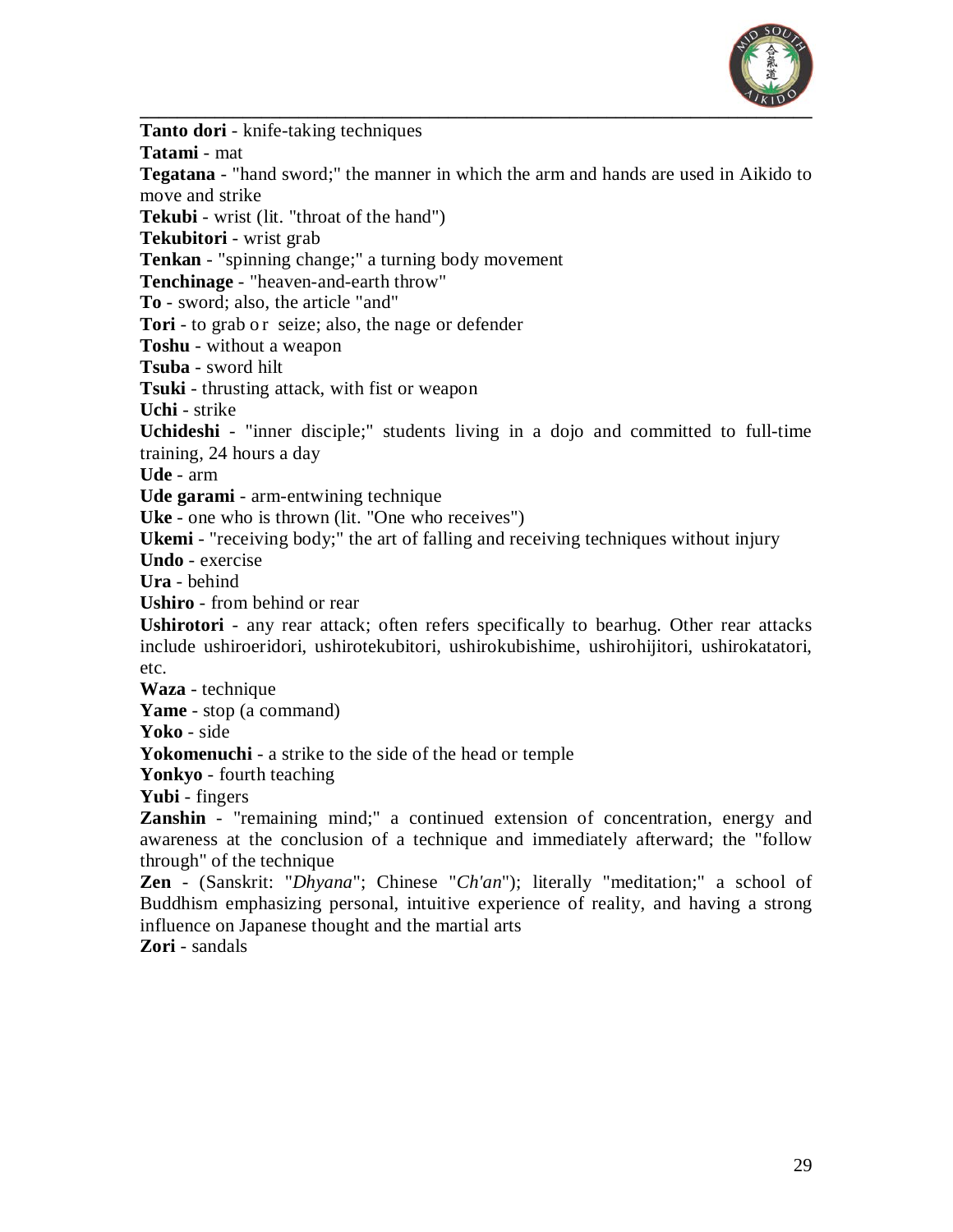